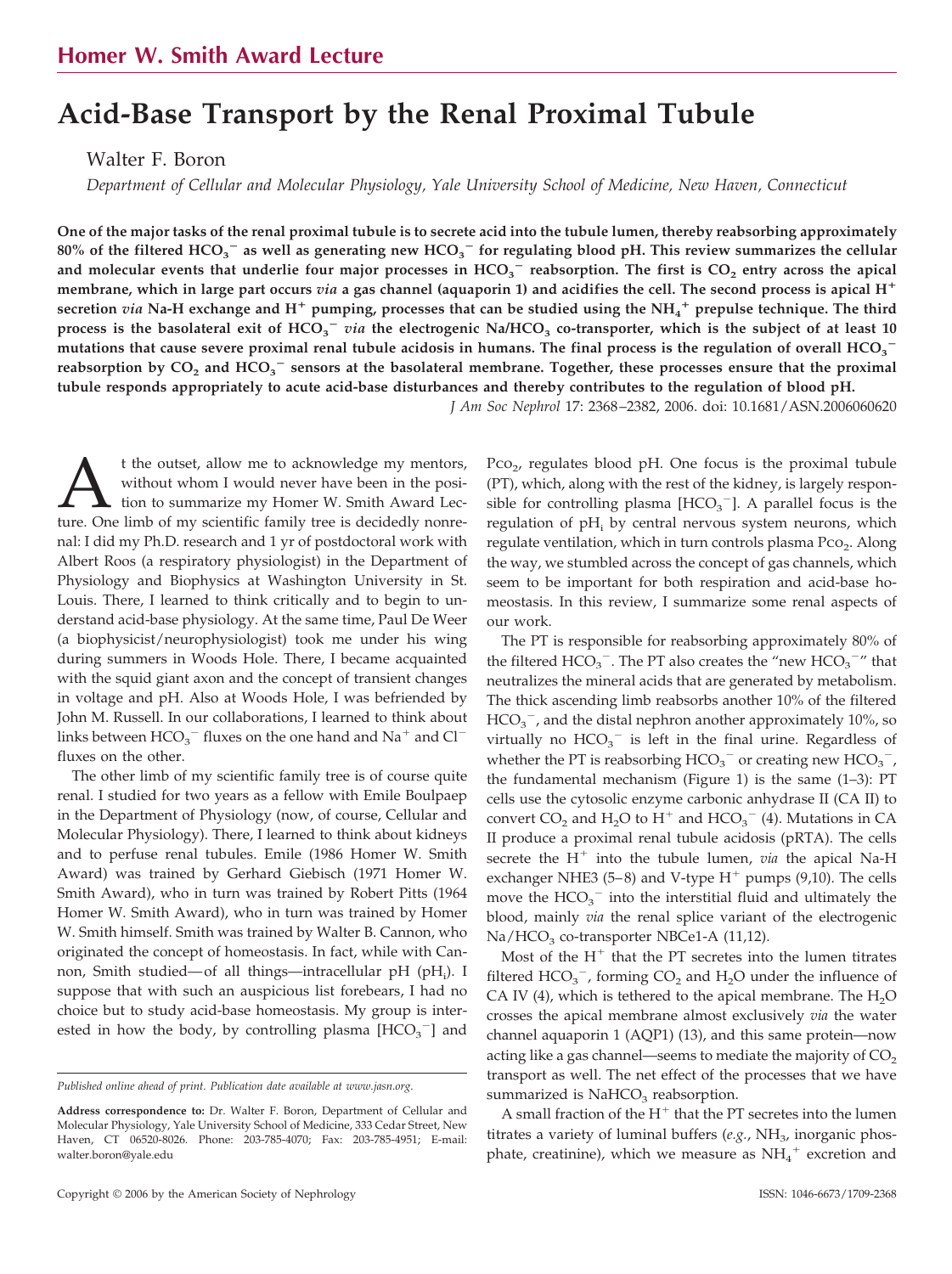

*Figure 1.* Model of acid-base transport in the proximal tubule (PT). The PT reabsorbs  $HCO_3^-$  by using active-transport processes to secrete  $H^+$  into the tubule lumen and titrating  $\mathrm{HCO_3}^$ to  $CO_2$  and H<sub>2</sub>O. Thus, HCO<sub>3</sub><sup>-</sup> reabsorption requires  $CO_2$ uptake across the apical membrane. Once inside the cell,  $CO<sub>2</sub>$ and  $H_2O$  recombine to regenerate  $HCO_3^-$ , which exits across the basolateral membrane. NHE3, Na-H exchanger 3; AQP1, aquaporin 1; CA II and CA IV, carbonic anhydrases II and IV;  $NBCe1-A$ , electrogenic  $Na/HCO<sub>3</sub>$  co-transporter 1, splice variant A.

the formation of titratable acid (14). The tiny amount of  $\mathrm{HCO_3}^$ that, in parallel, moves into the blood is the "new  $HCO_3$ ".

In this review, for the sake of simplicity, I refer to PT transepithelial acid-base transport as "HCO<sub>3</sub><sup>-</sup> reabsorption" (*JHCO*<sub>3</sub>). In fact, I mean the sum of *JHCO*<sub>3</sub> and the creation of new  $HCO_3^-$ . We will see that these processes are under the powerful control of a system that we are only beginning to understand, one that acutely monitors plasma  $[CO<sub>2</sub>]$  and  $[\mathrm{HCO}_{3}^{-}]$  but not plasma pH.

# Apical CO<sub>2</sub> Entry

*Effect of CO<sub>2</sub> on*  $pH_i$ 

Since the work of Jacobs on *Symphytum* flower petals (the pigment of which is a pH indicator) in 1920 (15), it has been appreciated that  $CO<sub>2</sub>$  can rapidly cross cell membranes and acidify the cytoplasm (reviewed in reference [16]). Thomas (17) and Boron and De Weer (18), both working with pH-sensitive microelectrodes, did the first work with physiologic levels of  $CO<sub>2</sub>$  on animal cells. Both studies confirmed that  $CO<sub>2</sub>$  does indeed cause a rapid fall in  $pH_i$  (Figure 2A), as shown for the squid axon by the initial part of the record in Figure 2B. If  $CO<sub>2</sub>$  simply equilibrated across the cell membrane, as shown in Figure 2A, then  $pH_i$  would have fallen—by an amount determined by the initial  $pH_i$ ,  $[CO_2]$ , and intracellular buffering power (16,19,20)—and stabilized. However, pHi recovers from this acute acid load *via* a mechanism that requires the input of energy. The experiment in Figure 2B was the first to demonstrate such a  $pH_i$  recovery, that is, dynamic  $pH_i$ regulation. We now know that a  $Na^+$ -driven Cl-HCO<sub>3</sub> exchanger (discussed below) is responsible for this  $pH_i$  recovery—a metabolic compensation (*i.e.*,  $HCO_3^-$  uptake) to a respiratory acidosis  $(i.e., CO<sub>2</sub>$  influx). The withdrawal of  $CO<sub>2</sub>$  causes pH<sub>i</sub> to rise substantially above its initial level, this overshoot being a direct reflection of the preceding metabolic compensation. Subsequent work by scores of authors on countless cell types, including the PT and other renal cells, shows that the response of virtually all cells



*Figure 2.* Recovery of  $pH_i$  from a  $CO_2$ -induced acid load. (A) Model of  $CO<sub>2</sub>$  equilibration across the cell membrane. Either the extrusion of  $H^+$  or the uptake of  $HCO_3^-$  would require energy. (B) Experimental record from a squid giant axon. The axon was cannulated at either end, and a glass, pH-sensitive microelectrode was inserted from one end, and a KCl-filled microelectrode was inserted from the other.  $pH_i$ , intracellular pH;  $V_{\text{m}}$ , membrane potential (in mV). Data from reference (18).

to  $CO_2/HCO_3^-$  is some variation on the theme first demonstrated with the squid giant axon (for review, see reference [21]).

#### *Membranes with Negligible Gas Permeability*

One of the core dogmas of physiology has been that all gases rapidly cross all membranes by dissolving in the membrane lipid. In the case of  $CO<sub>2</sub>$ , the gas produces the effects that are shown in Figure 2B. For example, perfusing the lumen of a PT with  $CO_2/HCO_3^-$  causes pH<sub>i</sub> to fall rapidly. Thus, when perfusing single gastric glands as in Figure 3A (22), using the



*Figure 3.* Effect of luminal *versus* basolateral  $CO_2/HCO_3^-$  on  $pH_i$  in a parietal cell of an isolated, perfused gastric gland. (A) Perfusion of an isolated gastric gland. One pipette was used to bore a hole through the blind end of the gland. (B) Experimental record from a parietal cell. Unless otherwise indicated, the solutions were buffered with HEPES and contained no  $CO<sub>2</sub>$  or  $HCO_3^-$ . pH<sub>i</sub> was measured with the fluorescent dye BCECF and a digital imaging system. Data from reference (24).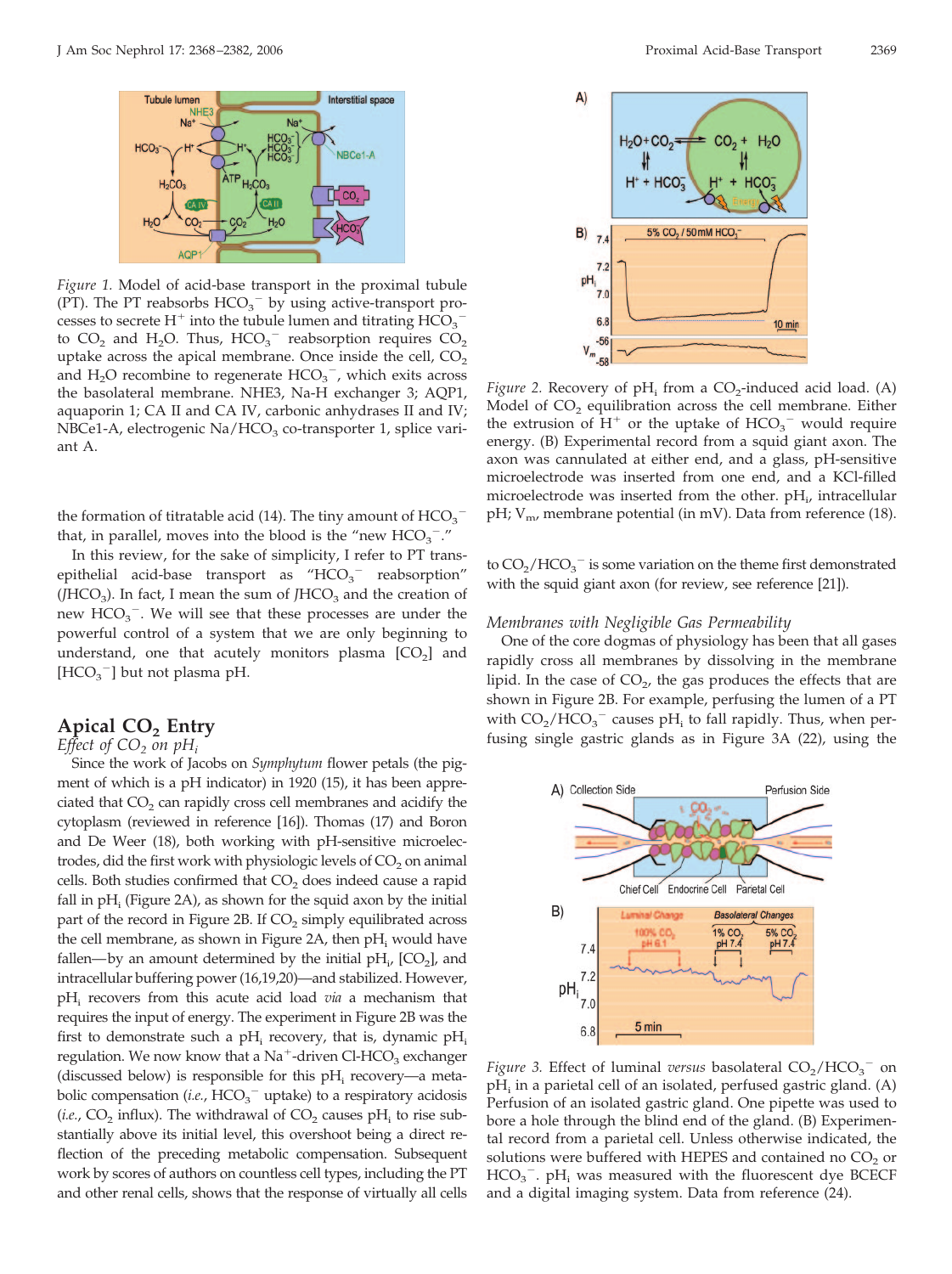technique that was introduced originally by Burg *et al.* (23), we were surprised by the parietal cell data in Figure 3B (and chief cell data; data not shown), which demonstrate that adding  $CO_2/HCO_3^-$  to the luminal perfusate causes no detectable pH<sub>i</sub> change, even though far lower  $[CO<sub>2</sub>]$  levels—when presented to the basolateral surface—evoke easily detectable  $pH_i$  decreases (24). The perfusate with  $100\%$  CO<sub>2</sub> maintained its acidity along the entire length of the lumen, ruling out the possibility that the  $CO<sub>2</sub>$  had totally escaped in the first few milliseconds of its journey. Furthermore, luminal  $\mathrm{CO_2}/\mathrm{HCO_3}^{-1}$ failed to alter pH<sub>i</sub> over a wide range of  $[CO_2]/[HCO_3^-]$  ratios, ruling out the possibility that the separate influxes of  $CO<sub>2</sub>$  and  $HCO_3^-$  might have precisely compensated for one another and yielded a null pH<sub>i</sub> shift. These were the first membranes shown to have negligible gas permeability. We also found that lowering luminal pH to 1 failed to alter pH<sub>i</sub> (22).

We similarly observed null  $pH_i$  shifts, rather than the expected pH<sub>i</sub> increase, when perfusing lumens of gastric gland (24) or colonic crypts (25) with  $NH_3/NH_4^+$ . Kikeri *et al.* (26), when perfusing the lumen of a mouse medullary thick ascending limb with  $NH_3/NH_4^+$ , previously observed a substantial and paradoxic pH<sub>i</sub> decline, which proves that the pH<sub>i</sub> effects of the  $\mathrm{NH}_4^+$  influx overwhelmed those (if any) of an  $\mathrm{NH}_3$  influx. In fact, it would be interesting to see whether the apical membranes of the medullary thick ascending limb, like those of the gastric gland, indeed are impermeable to  $CO<sub>2</sub>$  and  $NH<sub>3</sub>$ .

#### *AQP1: A Bifunctional Water/Gas Channel*

In a seminar at the University of Pennsylvania, in which I presented the data in Figure 3B, I suggested that the unknown specialization of gastric-gland apical membranes that allows them to resist luminal pH values below 1 also renders these membranes impermeable to  $CO<sub>2</sub>$  and NH<sub>3</sub>. Paul De Weer asked me whether I had considered the possibility that the difference between apical and basolateral gastric-gland membranes might be that the basolateral membranes possess "gas channels" that the apical membranes lack. At first blush, I thought that the gas-channel suggestion was outlandish. De Weer soon forgot his comment, but I did not. After returning home, I began to imagine where gas channels might exist, if they existed at all. As luck would have it, Peter Agre, after a seminar at Yale, had generously sent us the cDNA encoding AQP1—discovered in red blood cells (RBC)—so that we might confirm the observation (27) that the water channel AQP1 is not permeable to  $H^+$ (see also reference [28]). The combination of De Weer's comment and Agre's seminar provoked us to think about why RBCs—which transport gas, not water, for a living—should be such a rich reservoir of AQP1. Although there is no doubt that AQP1 is a water channel, might its physiologic role in RBCs be as a gas channel?

To test this hypothesis, Nazih Nakhoul injected cRNA encoding human AQP1 (or water as a control) into *Xenopus* oocytes, which he later injected with CA II protein. The purpose of the CA II was to catalyze the intracellular reaction  $CO_2$  +  $H_2O \rightarrow HCO_3^- + H^+$  and thereby keep  $[CO_2]$  low near the inner surface of the cell membrane, maximizing the  $CO<sub>2</sub>$  influx. Nakhoul found that when he exposed oocytes to  $\rm CO_2/HCO_3^-$ , those that expressed AQP1 exhibited a  $CO<sub>2</sub>$ -induced fall in pH<sub>i</sub> that was 40% faster than the control cells (29). This was the first evidence that the presence of a protein could enhance the movement of a dissolved gas across a cell membrane.

Gordon Cooper extended Nakhoul's observations in experiments such as those shown in Figure 4. An important difference in Cooper's experiments is that, rather than inject CA II, he enhanced  $CO<sub>2</sub>$  influx by removing the oocyte's vitelline membrane (30). Focusing on the purple record in Figure 4, we see that switching the extracellular solution from one buffered with HEPES to one buffered with 1.5%  $CO_2/10$  mM  $HCO_3^-$  caused pH<sub>i</sub> to fall slowly, at a rate of  $-9.6 \times 10^{-4}$  pH units/s. When Cooper subsequently transferred the oocyte to deionized water, osmosis caused it to lyse in 180 s. This oocyte had a relatively low level of AQP1 expression. The oocyte that is represented by the orange record had a much higher rate of acidification and a more rapid lysis. Finally, the oocyte that is represented by the green record had an even higher acidification rate and an even quicker lysis. These results showed that  $CO<sub>2</sub>$  entry paralleled AQP1 expression. Cooper additionally demonstrated that pchloromercuribenzene sulfonate (pCMBS), an organic mercurial that blocks AQP1's water permeability, also eliminates the statistical difference between AQP1 and control oocytes. Finally, Cooper found that the C189S mutant, which Preston *et al.* (31) showed to be mercury insensitive in terms of water permeability, also is pCMBS insensitive in terms of  $CO<sub>2</sub>$  permeability.

Prasad *et al.* (32) confirmed that AQP1 enhances CO<sub>2</sub> permeability, studying purified AQP1 protein that was reconstituted into vesicle that was made from *Escherichia coli* membranes. Yang *et al.* (33) published experiments that seem to disprove the hypothesis that AQP1 acts as a conduit for  $CO<sub>2</sub>$ . However, as discussed by Cooper *et al.* (34), these experiments were designed in a way that precluded detection of any enhancement of CO<sub>2</sub> permeability by AQP1.

Using a mass-spectroscopy technique to measure the permeability of RBC to <sup>12</sup>C<sup>18</sup>O<sup>16</sup>O, Forster *et al.* (35) in 1998 made the



*Figure 4.* Effect of AQP1 expression on the rate of  $CO<sub>2</sub>$ -induced acidification in *Xenopus* oocytes. The three records come from experiments on three different *Xenopus* oocytes, with vitelline membranes removed.  $pH_i$  was measured with a liquid-membrane pH microelectrode in conjunction with a KCl-filled microelectrode. During the indicated period, the  $CO_2/HCO_3^-$ free HEPES solution was replaced with  $1.5\%$  CO<sub>2</sub>/10 mM  $\mathrm{HCO_3}^-$  at a fixed pH of 7.50. The lysis time refers to the length of time required for the oocyte to begin to ooze when placed in deionized water.  $\Delta pH_i/\Delta t$  is the slope of the CO<sub>2</sub>-induced acidification (pH units/s). Data from reference (30).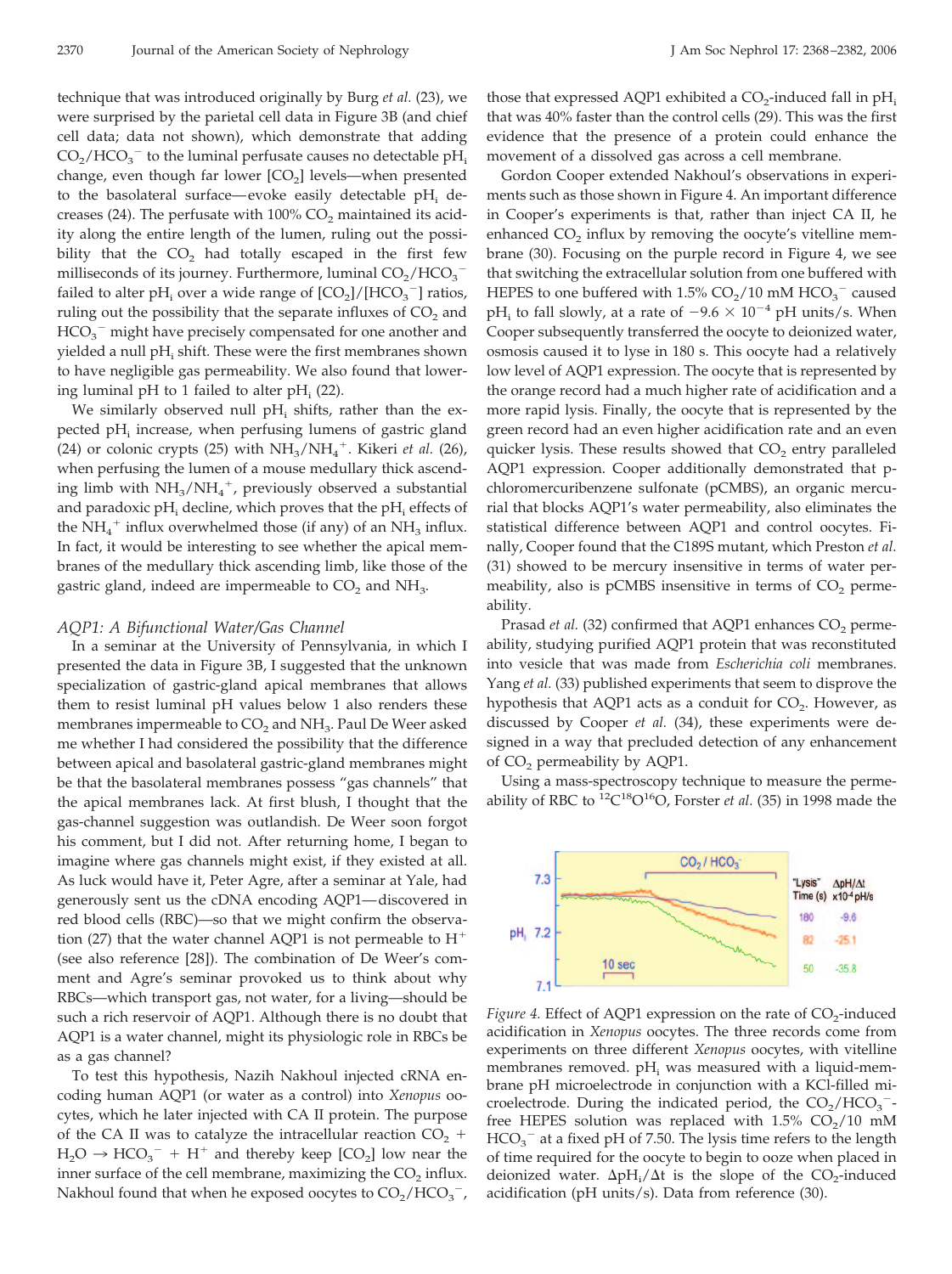intriguing observation that 4,4'-diisothiocyanatostilbene-2,2'disulfonate (DIDS)—which, among other things, blocks the Cl-HCO<sub>3</sub> exchanger AE1—greatly reduces  $CO<sub>2</sub>$  permeability. In 2003, Blank and Ehmke (36), using the fluorescent dye BCECF to monitor pH in RBC ghosts, showed that  $HgCl<sub>2</sub>$ (presumably by blocking AQP1) and DIDS (presumably by blocking AE1) greatly reduced  $CO<sub>2</sub>$  permeability. Also in 2003, Uehlein *et al.* (37) demonstrated that a homologue of AQP1 enhances  $CO<sub>2</sub>$  permeability in plants, enhancing photosynthesis (the rate-limiting step for which is the availability of  $CO<sub>2</sub>$ ) and the growth of leaves. More recently, Gros *et al.* (38), using the mass-spectroscopy approach with normal and AQP1-null human RBCs, found that AQP1 is responsible for approximately  $60\%$  of the cells'  $CO<sub>2</sub>$  permeability. An unidentified RBC protein, possibly the Rh complex or AE1, is responsible for an additional approximately 30%. It is interesting that parallel experiments on oocytes showed that DIDS blocks approximately 50% of the  $CO<sub>2</sub>$  flux through AQP1.

A final example of a physiologic role for AQP1 as a gas channel is provided by Zhou *et al.* (39), who worked with PT from *wt versus* AQP1-null mice (generously provided by Alan Verkman). Zhou *et al.* found that lack of AQP1 leads to a substantial deficit in  $HCO_3^-$  reabsorption, as would be predicted by the model in Figure 1. He also performed another set of experiments that rely on a novel rapid-mixing technique that was developed by Zhao *et al.* (40) for creating out-of-equilibrium (OOE)  $CO_2/HCO_3^-$  solutions. We describe this approach in more detail below. When Zhou perfused the PT lumen with a  $CO_2/HCO_3$ <sup>-</sup>-free solution and exposed the basolateral surface to a "pure"  $HCO_3^-$  solution (*i.e.*, one with a physiologic [HCO<sub>3</sub><sup>-</sup>] and pH but virtually no  $CO<sub>2</sub>$ ), it made no difference whether the PT was from a *wt* or AQP1-null mouse: The backflux of "carbon" was the same. However, when he exposed the basolateral surface to a "pure" CO<sub>2</sub> solution (*i.e.*, one with a physiologic  $[CO_2]$  and pH but virtually no  $HCO_3^-$ ), the backflux, compared with *wt* tubules, was 60% lower in AQP1-null than in wild-type tubules. These data are consistent with the hypothesis that the  $CO<sub>2</sub>$  permeability of AQP1 plays a major role in the reabsorption of  $HCO_3^-$ .

A lingering issue has been whether it is reasonable to expect a dissolved gas such as  $CO<sub>2</sub>$  to pass through AQP1. Recent molecular dynamics simulations by Wang *et al.* (41) suggested that  $CO<sub>2</sub>$  could pass (1) through each of the four aquapores of an AQP1 tetramer, single file with water and (*2*) through the central pore formed by the four monomers. This central pore seems to be a vacuum through which  $CO<sub>2</sub>$  and  $O<sub>2</sub>$  can move with great speed.

# **Apical H**- **Secretion**

# *The NH4* - *Prepulse*

From his original work on the membrane-permeability properties of *Spirogyra* in the late 19th century, Overton understood that NH<sub>3</sub> in a solution that contains NH<sub>4</sub><sup>+</sup> (NH<sub>3</sub> + H<sup>+</sup>  $\rightleftharpoons$ NH<sub>4</sub><sup>+</sup>)—as well as various neutral amines (R-NH<sub>2</sub> + H<sup>+</sup>  $\rightleftharpoons$  $R-NH_3^{\ +}$ ) in solutions that contain their charged ammonium ions— crosses cell membranes predominantly in their uncharged form. Working with *Rhododendron* flower petals (the pigment of which shifts from red to blue in response to alkalinity) and starfish eggs that contain neutral red, Jacobs (42) in 1922 recognized that the influx of  $NH<sub>3</sub>$ —even in acidic solutions of  $NH<sub>4</sub>Cl$ —causes a rise in pH (Figure 5A). Many decades later, Thomas (17) used a pH-sensitive microelectrode to monitor the rise in  $pH_i$  that was caused by exposing a snail neuron to a solution that contained  $NH<sub>4</sub>Cl$ . The left side of Figure 5B shows an experiment from 1976 in which Boron and De Weer (18) exposed a squid giant axon for a relatively brief period to a solution that contained 10 mM NH<sub>4</sub>Cl. Although the NH<sub>3</sub> in the solution was present at very low levels compared with the  $NH_4^+$ , the influx of this  $NH_3$  nevertheless led to a consumption of cytoplasmic  $H^+$  and thus an increase in p $H_i$ . Removing the  $NH<sub>4</sub>Cl$  caused the pH<sub>i</sub> changes to reverse. However, pH<sub>i</sub> always fell to a value slightly below the initial one.

The explanation for the  $pH_i$  undershoot in the first part of the experiment becomes clear with a more protracted exposure to NH<sub>4</sub>Cl. The rapid initial NH<sub>3</sub>-induced pH<sub>i</sub> increase was followed by a much slower but sustained  $pH_i$  decrease, which reflects the influx of the weak acid  $NH_4^+$ . Subsequently removing the NH<sub>4</sub>Cl, after this long exposure, caused pH<sub>i</sub> to undershoot the pre-N $H_4$ Cl value by an exaggerated amount. The magnitude of this undershoot reflects the degree of  $\mathrm{NH}_4^+$ influx during the previous NH4Cl exposure. This was the first example of what has come to be known as the "ammonium prepulse" technique for acid loading cells. In fact, the axon will use its pH<sub>i</sub>-regulatory machinery to recover from the intracellular acid load in Figure 5B but only in the presence of  $CO<sub>2</sub>/$  $HCO_3^-$ , as Boron and De Weer (43) subsequently demonstrated. This later work was the first practical use of an  $\mathrm{NH}_4^+$ prepulse as a tool to acid load a cell and the first demonstration



*Figure 5.* Effect of  $NH_3/NH_4^+$  on  $pH_i$ , the  $NH_4^+$  prepulse. (A) Model of  $NH<sub>3</sub>$  equilibration across the cell membrane. (B) Experimental record from a squid giant axon. The axon was cannulated at either end, and a glass, pH-sensitive microelectrode was inserted from one end, and a KCl-filled microelectrode was inserted from the other. Data from reference (18).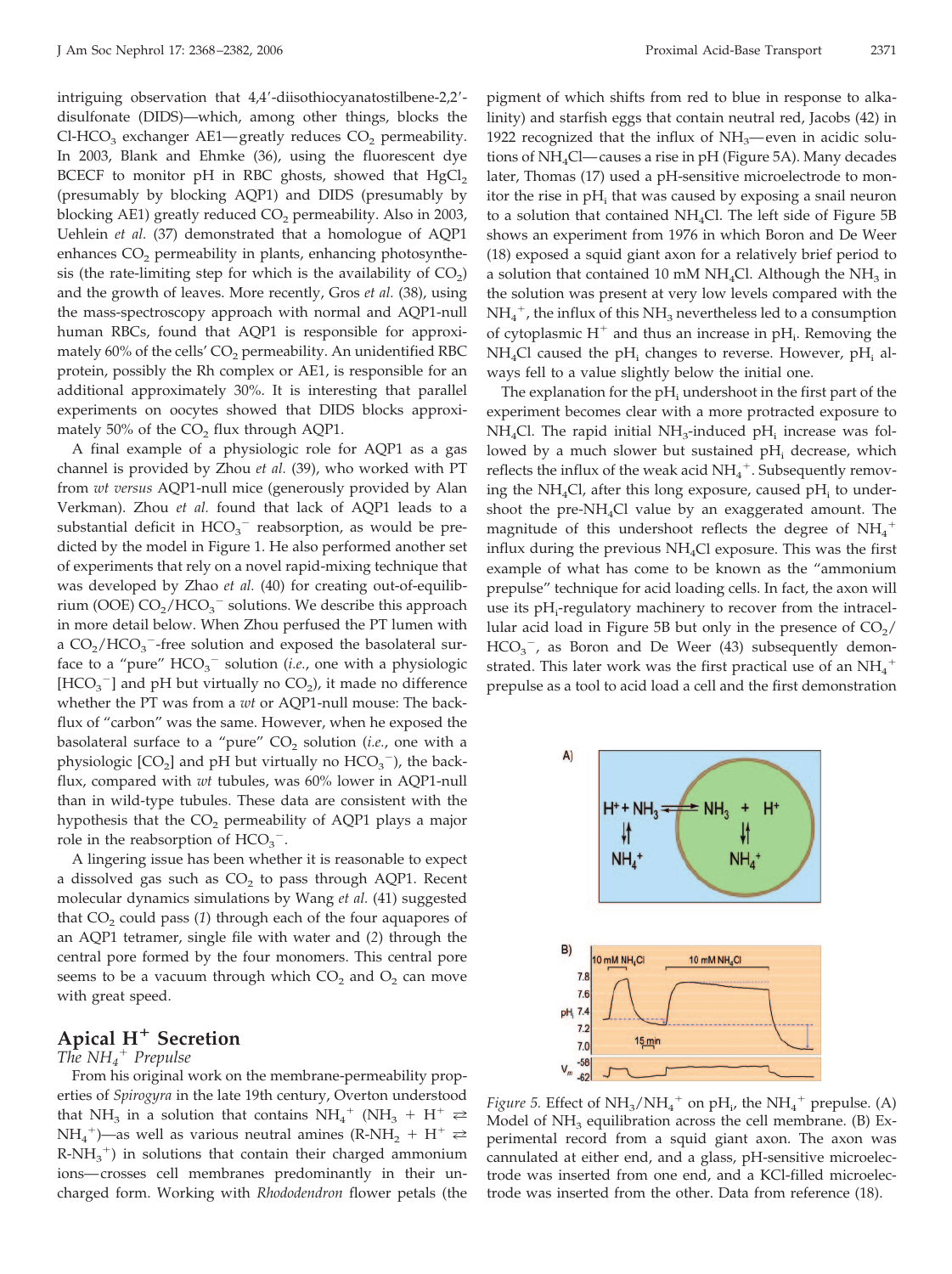that cells can use  $\mathrm{HCO}_3^+$  uptake to neutralize an acid load and thereby regulate  $pH_i$ .

#### *Apical Na-H Exchange*

One of the first vertebrate cells to be the focus of a study that exploited the  $NH_4^+$  prepulse technique was the PT of the salamander. Figure 6 shows the results of an experiment by Boron and Boulpaep (44), performed on an isolated, perfused tubule, cells of which were impaled with microelectrodes for monitoring pH<sub>i</sub> and basolateral membrane potential (basolateral  $V_m$ ). At first, both the lumen and the "bath" (*i.e.*, the basolateral solution) contained a Na<sup>+</sup>-free solution to block Na<sup>+</sup>-dependent processes for regulating pH<sub>i</sub>. In addition, the bath contained 4-acetamido, 4'-isothiocyanato-2,2'-stilbene disulfonate (SITS; an analog of DIDS) to block the electrogenic  $Na/HCO<sub>3</sub>$  co-transporter on the basolateral membrane. Applying NH<sub>4</sub><sup>+</sup> caused a rapid rise in pH<sub>i</sub>, followed by a slower fall. Washing away the  $NH_4^+$  caused pH<sub>i</sub> to fall substantially and then recover only very slightly. Subsequently returning 100 mM  $\mathrm{Na}^+$  to the lumen caused pH<sub>i</sub> to return to its initial value. Other experiments showed that this  $pH_i$  recovery is inhibited by amiloride, demonstrating that it was an apical Na-H exchanger that was responsible for the pH<sub>i</sub> recovery. Murer *et al.* (45), in their studies of brush border membrane vesicles, had been the first to observe Na-H exchange. The groups of Aronson (46) and Saktor (47) also made seminal contributions to our understanding of Na-H exchange by working with brush border membrane vesicles. The experiment shown Figure 6 was the first demonstration of apical Na-H exchange by a living epithelial cell.

# **Basolateral Na/HCO<sub>3</sub> Co-Transport**

*Initial Description*

In the late 1970s and early 1980s, the mechanism of  $\text{HCO}_3^$ exit across the PT basolateral membrane was a subject of considerable interest (reviewed in references [2,3]). One suggestion



*Figure 6.* Use of an  $NH_4$ <sup>+</sup> prepulse to acid-load an isolated, perfused salamander PT cell.  $pH_i$  was measured with a recessed-tip glass pH microelectrode (17), in conjunction with a KCl-filled microelectrode. The tubule was exposed throughout the experiment, at both the luminal and the basolateral sides, to HEPES-buffered solution that lacked  $CO_2/HCO_3^-$ . During the indicated time, the tubule was exposed from both the luminal and the basolateral (*i.e.*, "bath") surfaces to a solution in which 20 mM  $NH_4^+$  replaced 20 mM  $Na^+$ , an  $NH_4^+$  prepulse designed to acid-load the cell. Extracellular [Na<sup>+</sup>] was either 0 or 100 mM, as indicated.  $V_{m'}$  basolateral membrane potential; SITS, 4-acetamido, 4'-isothiocyanato-2,2'-stilbene disulfonate. Data from reference (44).

was that HCO<sub>3</sub><sup>-</sup> exited *via* Cl-HCO<sub>3</sub> exchange, although the dominant view seems to have been that  $HCO_3^-$  exited *via* a conductive pathway, the simplest explanation for which would be a  $HCO_3^-$  channel. While exploring these options in an isolated, perfused salamander PT, Boulpaep and Boron (48) found that lowering basolateral  $[\text{HCO}_3^-]$  ( $[\text{HCO}_3^-]_B$ ) at a fixed  $[CO<sub>2</sub>]$ <sub>B</sub> causes pH<sub>i</sub> to fall rapidly—an observation that was consistent with both models. In addition, they found that this maneuver causes basolateral  $V_m$  to shift rapidly in the positive direction, consistent with the  $HCO_3^-$ -conductance model. However, when they removed basolateral  $Na^+$ , they made a startling observation (Figure 7): Although  $pH_i$  fell as expected (*e.g.*, reversing the basolateral Na-H exchanger would have caused an internal acidification), the basolateral  $V_m$  shifted rapidly in the positive direction. Lowering the concentration of an extracellular cation should have caused basolateral  $V_m$  to shift in the negative direction. The observation that lowering  $[\mathrm{HCO_3}^-]_{\mathrm{B}}$  and removing basolateral  $\mathrm{Na}^+$  each caused basolateral  $V_m$  to shift in the positive direction—together with other data—pointed to a new kind of transporter, an electrogenic  $Na/HCO<sub>3</sub>$  co-transporter that moves more negative charge as  $HCO_3^-$  (or  $CO_3^-$ ) ions than positive charge as Na<sup>+</sup>. Like the previously discovered Cl-HCO<sub>3</sub> exchanger of RBCs and the Na<sup>+</sup>-driven Cl-HCO<sub>3</sub> exchanger of invertebrates, the Na/  $HCO<sub>3</sub>$  co-transporter is blocked by the disulfonic stilbenes SITS and DIDS. However, in contrast to the other two transporters, the electrogenic  $Na/HCO<sub>3</sub>$  co-transporter is independent of Cl<sup>-</sup>. Later work by Soleimani and Aronson on basolateral membrane vesicles from rabbit renal cortex pointed to a  $Na^+$ :  $HCO_3^-$  stoichiometry of 1:3 (49), which ensures that the transporter normally mediates the exit of  $\mathrm{Na}^+$  and  $\mathrm{HCO}_3^{+}$  across the basolateral membrane—the basolateral step of  $HCO_3^-$  reabsorption. Later work by Frömter and his colleagues (50–52) showed that the electrogenic  $\text{Na}/\text{HCO}_3$  co-transporter is the dominant basolateral pathway for  $HCO_3^-$  in the S1 and S2 segments of the PT, where the vast majority of the  $HCO_3^$ reabsorption occurs, but that a basolateral Cl-HCO<sub>3</sub> exchanger also is important in the S3 segment.



Figure 7. The effect of basolateral Na<sup>+</sup> removal in an isolated, perfused salamander PT, the electrogenic  $Na/HCO<sub>3</sub>$  co-transporter.  $pH_i$  was measured with a recessed-tip glass  $pH$  microelectrode (17), in conjunction with a KCl-filled microelectrode. The tubule was exposed throughout the experiment, at both the luminal and the basolateral sides, to a solution buffered with 1.5%  $CO<sub>2</sub>/10$  mM  $HCO<sub>3</sub><sup>-</sup>$ . During the indicated times, basolateral Na<sup>+</sup> was replaced with an organic cation. Dotted red lines indicate expected  $V_m$  response in the absence of an electrogenic  $Na/HCO<sub>3</sub>$  co-transporter. Data from reference (48).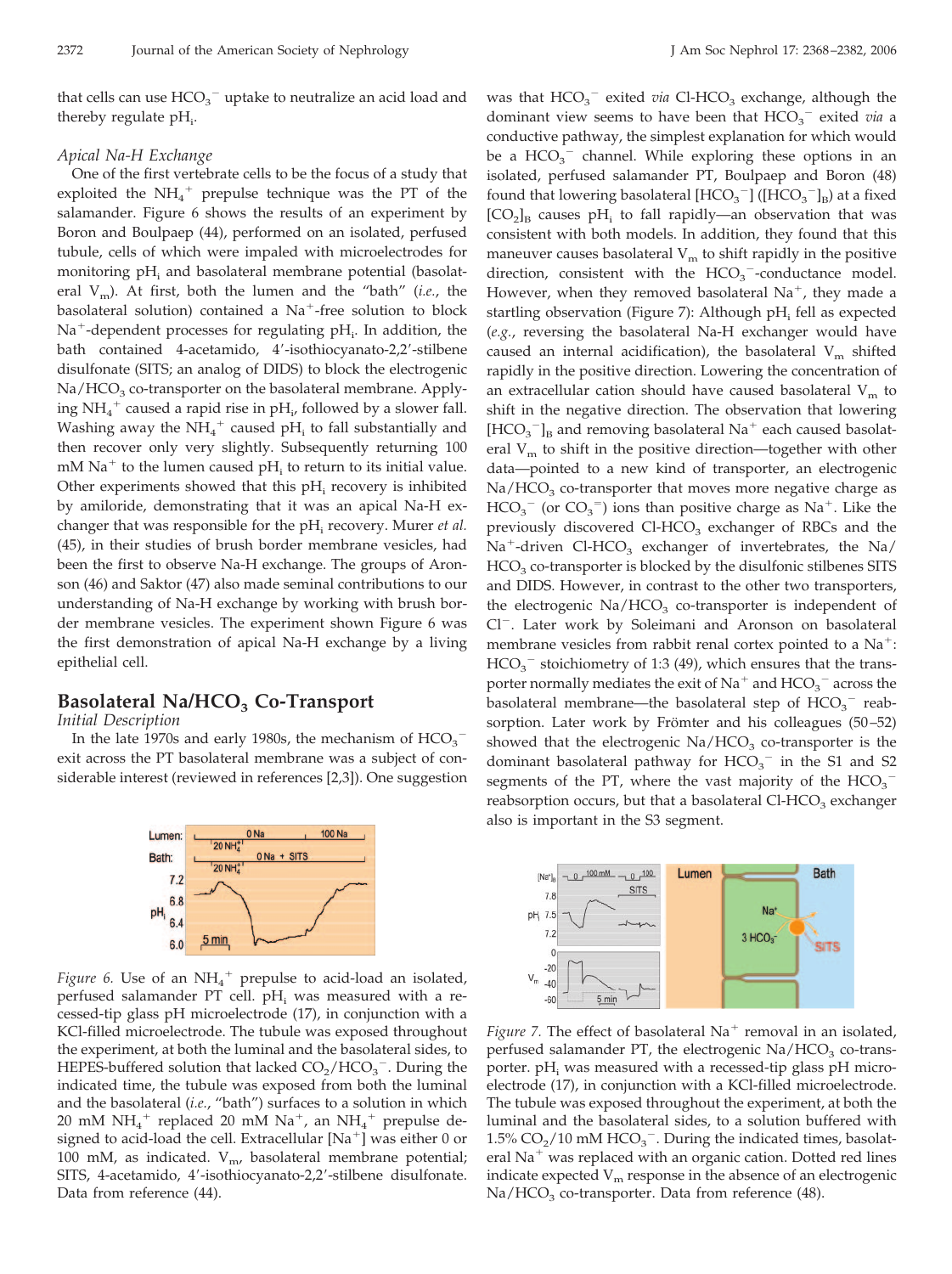#### *Cloning*

The absence of a naturally abundant and highly enriched source of the electrogenic  $Na/HCO<sub>3</sub>$  co-transporter—unlike the Cl-HCO<sub>3</sub> exchanger AE1, which is highly expressed in RBCs—frustrated early attempts to obtain the cDNA that encodes the electrogenic  $Na/HCO<sub>3</sub>$  co-transporter. Michael Romero joined our laboratory in 1992 with the goal of expressioncloning the transporter in *Xenopus* oocytes. Matthias Hediger in the laboratory of Ernest Wright had perfected this approach in cloning the Na/glucose transporter (53–55). Later, as an independent investigator, Hediger had already expression-cloned a wide range of membrane proteins, including a glutamate transporter (56), a subunit of heteromeric amino-acid transporters (57), a urea transporter (58), and an H-driven peptide transporter (59). We were most fortunate that Hediger was interested in collaborating with Romero.

The first step in expression cloning is to inject size-selected mRNA from a tissue source (rabbit kidneys in our case) into *Xenopus* oocytes and then assay for expression of the desired function. Unfortunately, repeated attempts with rabbit mRNA were fruitless. Before giving up, we decided to inject mRNA from salamander kidneys, reasoning that amphibian oocytes might better express an amphibian mRNA. To our delight, this approach was successful. Another key element in this study was our assay. We chose to remove extracellular  $Na^+$  in the presence of  $CO_2/HCO_3^-$  and then look for a small, positive shift in  $V_m$  that is characteristic of the co-transporter (Figure 7), rather than the usual negative shift. With Hediger, Romero generated a cDNA library from the salamander mRNA and methodically searched through ever-smaller groups of clones to arrive at a single clone that can serve as the template for cRNA that encodes the protein that we named NBC, for  $Na<sup>+</sup> bicar$ bonate co-transporter (60).

We anticipated that NBC could be genetically related to any of several known transporters, including the Na/glutamate transporters (subsequently grouped as part of the SLC1 family of solute-linked carriers  $[61]$ , the Cl-HCO<sub>3</sub> exchangers AE1 through 3 (now part of the SLC4 family [11]), the Na/monocarboxylate co-transporters (which turned out to be part of the SLC5 family that includes the Na/glucose co-transporters [62]), the Na/bile-salt transporters (SLC10 [63]), the cation-coupled  $Cl^-$  co-transporters such as the Na/Cl co-transporter (SLC12) family [64]), the Na/carboxylate co-transporters (SLC13 [65]), and the Na/phosphate co-transporters (SLC17 and SLC34 [66,67]). Upon sequencing the cDNA clone that encodes NBC, we were surprised to learn that the deduced amino-acid sequence of salamander NBC is approximately 30% identical to that for the three anion exchangers AE1 though AE3, which group closely in the dendrogram in Figure 8 (blue region) and also are known as SLC4A1 through SLC4A3. The cloning of the original NBC (also now known as SLC4A4) led to the discovery of several other Na<sup>+</sup>-coupled members of the SLC4 family, which group together in the gray region of Figure 8.

Burnham *et al.* (68) subsequently cloned human ortholog of the salamander NBC, and Romero *et al.* (69) obtained the rat clone. It is interesting to note that even the pure rat clone failed to express robustly in *Xenopus* oocytes until subcloned into a



*Figure 8.* Dendrogram of the SLC4 family of  $HCO_3^-$  transporters. All of the transporters are members of the SLC4 family.

*Xenopus* expression vector that flanks both the 5' and 3' ends of the rat NBC with the corresponding untranslated regions of the *Xenopus* β-globin mRNA. This result probably explains why we and others failed in our attempts to expression clone NBCe1 using mammalian mRNA. Bernhard Schmitt raised the first antibodies to the electrogenic NBC, and he and his colleagues demonstrated that the protein is expressed heavily at the basolateral membranes of the S1 and likely the early S2 segments of the renal PT (70).

#### *Other Members of the SLC4 Family*

With the discovery of at least one electroneutral NBC—the clone was identified by Pushkin *et al.* (71), and the encoded protein was characterized as an electroneutral NBC by Choi *et al.* (72)—we appended the suffix "e" to designate electrogenic and "n" to designate electroneutral. Moreover, Virkki *et al.* (73) and Sassani *et al.* (74) demonstrated that one of four cDNA clones that previously were isolated by Pushkin *et al.* (75,76) actually encodes a second electrogenic NBC. Thus, the original, renal electrogenic NBC is known as NBCe1-A. A second splice variant of the same gene—identified by Abuladze *et al.* (77) in pancreas and by Choi *et al.* (78) in heart—is known as NBCe1-B. This splice variant seems to be the most widely expressed NBCe1 variant. A brain-specific splice variant that was identified by Bevensee *et al.* (79) is known as NBCe1-C. The second electrogenic NBC gene is NBCe2, and the electroneutral NBC is NBCn1.

In addition to NBCn1, at least two other electroneutral Na<sup>+</sup>coupled  $HCO_3^-$  transporters exist. NDCBE, cloned and characterized by Grichtchenko *et al.* (80), is a Na<sup>+</sup>-driven Cl-HCO<sub>3</sub> exchanger that is expressed heavily in brain but also in other tissues, including kidney. NCBE, cloned by Wang *et al.* (81), is electroneutral, but whether it transports  $Cl^-$  still is controversial. Form follows function among mammalian transporters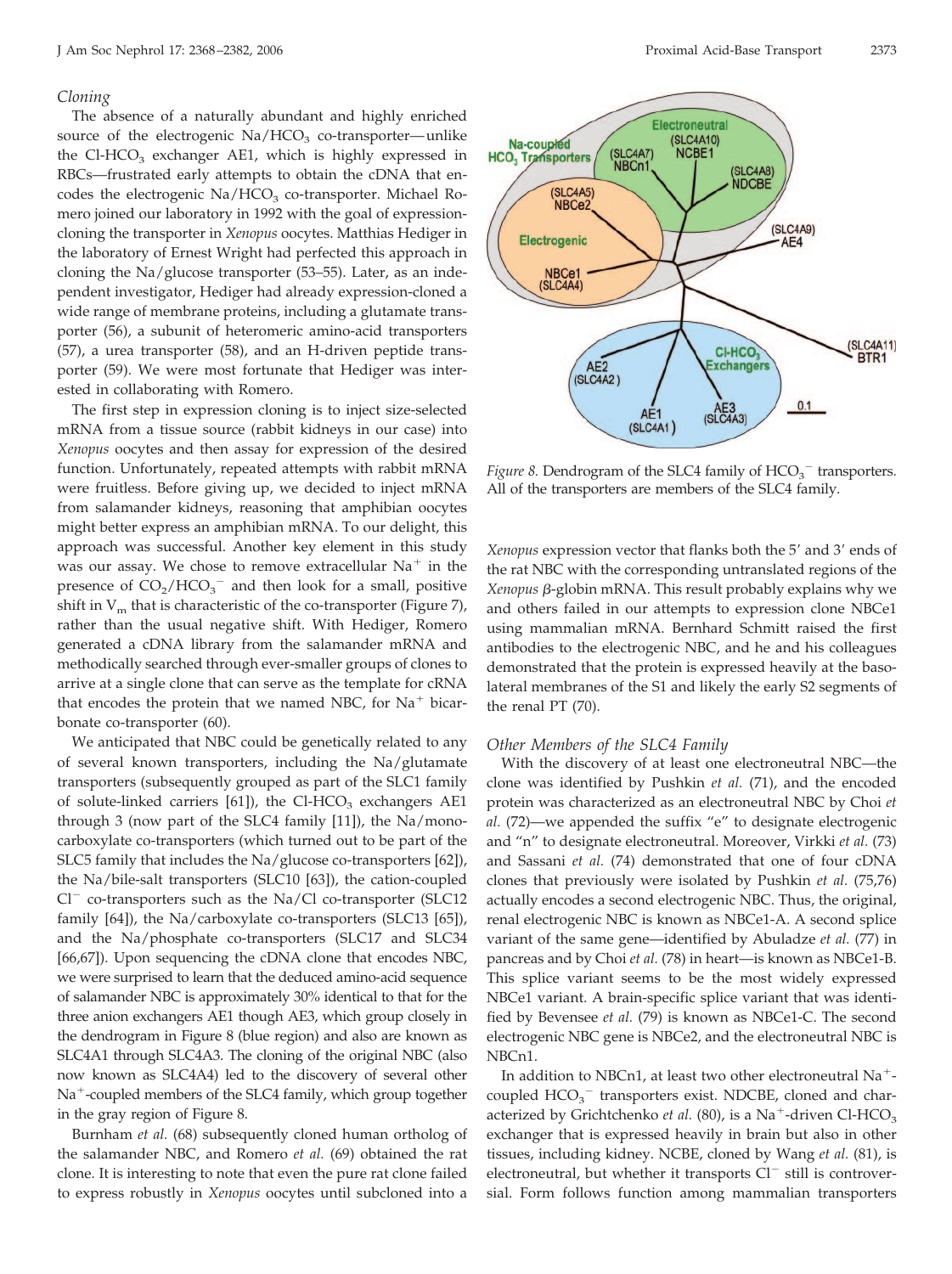$\text{Na}^+$ -coupled  $\text{HCO}_3^-$  transporters, with the electrogenic NBC grouping together in the peach-colored subregion in the dendrogram in Figure 8 and the electroneutral Na<sup>+</sup>-coupled  $HCO_3^-$  transporters grouping together in the green subregion.

Two members of the SLC4 family have deduced amino acid sequences that lie apart from the rest. AE4 originally was named as a Cl-HCO<sub>3</sub> exchanger  $(82)$ . However, its function is unsettled, and key areas of its amino acid sequence are more reminiscent of a Na<sup>+</sup>-coupled  $HCO_3^-$  transporter. BTR1, originally cloned by Parker *et al.* (83), seems to be a Na<sup>+</sup>-coupled borate (*i.e.*, boron!) transporter (84), renamed NaBC1. Human mutations in NaBC1 cause a corneal condition that is known as congenital hereditary endothelial dystrophy (85).

## *Structure*

Figure 9 is a model of the topology of NBCe1-A, based on studies of the Cl-HCO<sub>3</sub> exchanger AE1 (86). All members of the family have a large cytoplasmic N terminus (Nt) and a much smaller cytoplasmic C terminus (Ct). The crystal structure of most of the Nt of AE1 has been solved (87) and shows that the Nt is a dimer. We now have crystallized the Nt of NBCe1-A, and a preliminary x-ray diffraction analysis indicates that this Nt, too, is a dimer (88).

Various approaches (*e.g.*, see references [89,90]) generally have yielded similar conclusions about the amino acid residues that contribute to transmembrane segments 1 through 5 (TM1 through TM5). Therefore, investigators feel reasonably confident about these assignments. However, investigators are far less comfortable about the topology of the remainder of the molecule because the data sometimes are conflicting, presumably because the later TMs are more flexible.

One characteristic of the Na<sup>+</sup>-coupled  $\mathrm{HCO_3}^-$  transporters is that they all have a long extracellular loop between TM5 and TM6 (11). Moreover, this loop is the site of consensus glycosylation sites—proved in the case of NBCe1-A (91). Another curiosity is the four heavily conserved cysteine residues in these



*Figure 9.* Hypothetical topology of NBCe1-A, based on model of AE1 by Zhu *et al.* (86). The red circles indicate sites of reversible 4,4-diisothyocyanatostilbene-2,2-disulfonate (DIDS) binding; the brown circles with "C" indicate Cys residues on the third extracellular loop that are conserved among all Na<sup>+</sup>-coupled  $HCO<sub>3</sub>$ <sup>-</sup> transporters; the blue circles indicate actual N-glycosylation sites; the checkered circle indicates an unused consensus glycosylation site; and the green circles indicate the positions of known human mutations.

loops but not those of other SLC4 family members. (It is interesting that AE4 has these for Cys residues.) Work on AE1 shows that lysine residues near the end of TM5 and TM12 can bind covalently the inhibitor DIDS. Preliminary work from our laboratory (92) indicates that these same regions are important for the reversible, noncovalent binding of DIDS.

Abuladze *et al.* (93) have mutated a large number of charged residues that are conserved among SLC4 members and have identified several mutations that interfere with function. Choi *et al.* (unpublished observations) have constructed a series of chimeras between NBCe1-A and one splice variant of NBCn1 (NBCn1-B) in which they exchanged the cytoplasmic Nt domain, third extracellular loop, and/or the cytoplasmic Ct domain. They found that none of these three domains is important for determining the electrogenicity of the transporter but that both TM1 through 5 and TM6 through 13 of NBCe1 must be present for the chimera to function as an electrogenic co-transporter.

### *Naturally Human Mutations of NBCe1 (SLC4A4)*

Investigators thus far have identified 10 mutations (94 –100) in the human SLC4A4 gene that are associated with a variety of defects that may include severe autosomal recessive, pRTA, ocular abnormalities, growth and mental retardation, and abnormal dentition. The sites of these mutations are indicated by green circles in Figure 9. Three of these are nonsense mutations that lead to premature truncation of the protein, and seven are missense mutations.

Of the three missense mutations, the first is Q29X (95), numbered for the renal splice variant NBCe1-A, which results in a truncation very early in the cytoplasmic Nt. The second is the deletion of nucleotide 2311 (97), which presumably causes a frameshift in codon 721 and, after 27 anomalous amino acids, a premature stop in the extracellular loop between TM7 and TM8. The third missense mutation is a 67-nucleotide deletion at the boundary of exon 23 and the following intron (100); it would lead to a truncated cytoplasmic Ct.

Of the seven missense mutations, R298S in the cytoplasmic Nt, S427L in TM1, and R510H near the extracellular end of TM4 all seem to reduce targeting of the co-transporter to the basolateral membrane in polarized renal epithelial cells in culture (101). All three also exhibit decreased functional expression in *Xenopus* oocytes, although it is not clear to what extent this effect reflects decreased protein delivery to the plasma membrane (94,96,98,101,102).

Work from our laboratory suggests that R881C most likely causes a trafficking defect with normal intrinsic function (103), and A799V seems to cause defects in both trafficking and intrinsic function (104). The most recently discovered NBCe1 mutation is L522P in TM4, which does not traffic to the plasma membrane in oocytes (99).

# **Basolateral CO<sub>2</sub> and HCO<sub>3</sub><sup>-</sup> Sensors**

# *Initial Hints*

More than a half century ago, Brazeau and Gilman (105) and Pitts and his colleagues (106) published classical experiments demonstrating that respiratory acidosis elicits a rapid, compen-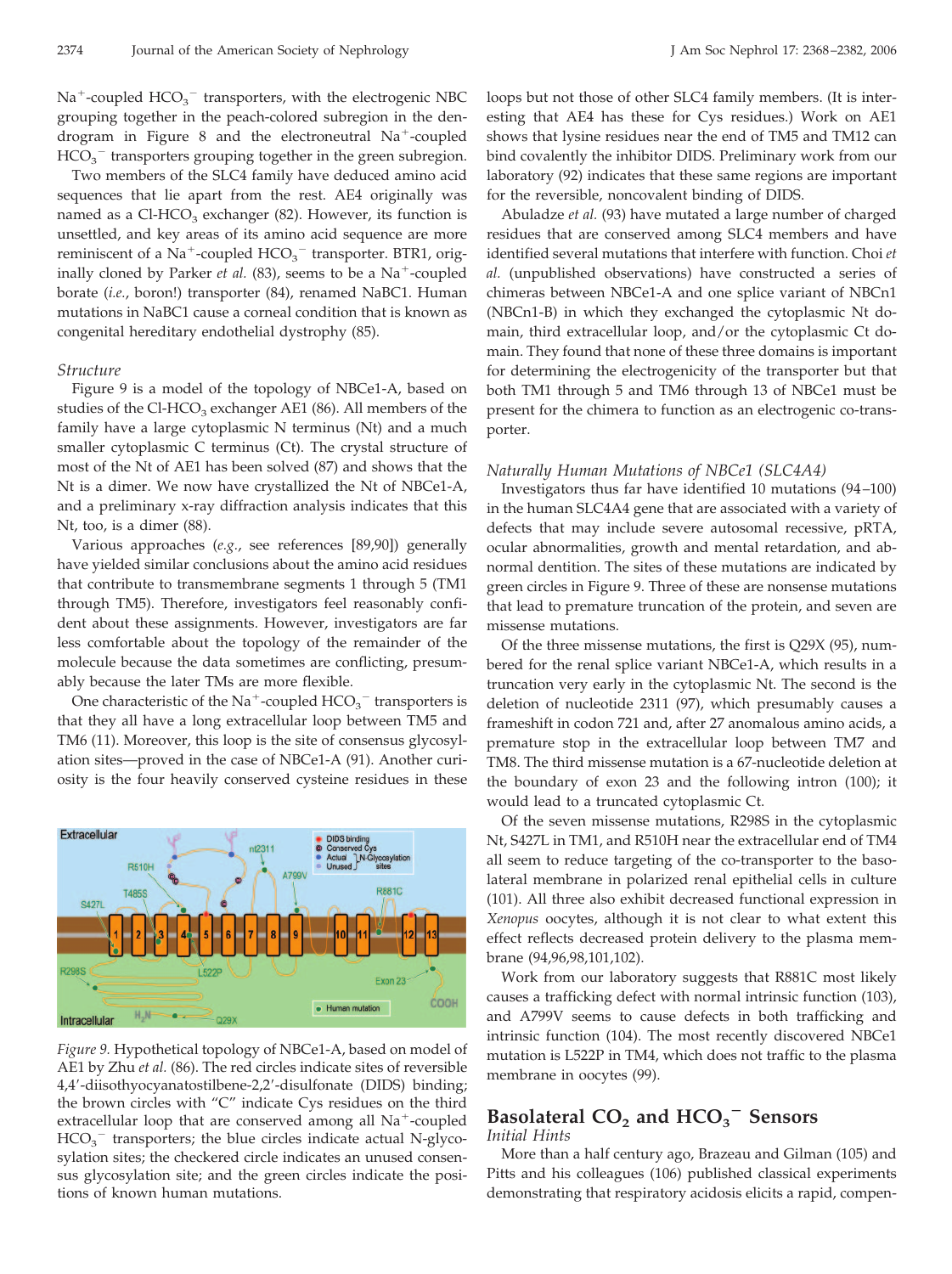satory increase in renal  $H^+$  secretion. However, the problem of determining how the kidney senses acid-base disturbances had been refractory to further dissection, mainly because the equilibrium  $CO_2 + H_2O \rightleftharpoons HCO_3^- + H^+$  makes it difficult to attribute effects to changes in  $[CO<sub>2</sub>]$  or to  $[HCO<sub>3</sub><sup>-</sup>]$  or to  $[H<sup>+</sup>]$ . We became interested in this problem in a very indirect way.

Figure 10 shows the arrangement of an isolated, perfused PT. Figure 11 shows two experiments in which Nakhoul *et al.* (107) used the absorbance spectrum of a fluorescein dye to monitor pH<sub>i</sub> in the cells of an isolated, perfused S3 segment of a rabbit PT. In Figure 11A, switching only the luminal buffer from HEPES to  $CO_2/HCO_3^-$  caused the expected decrease in pH<sub>i</sub>: The influx of  $CO<sub>2</sub>$  produced the initial pH<sub>i</sub> decline, and the efflux of  $\mathrm{HCO_3}^-$  across the basolateral membrane sustained the intracellular acidification. In Figure 11B, we see that making the same solution change on the basolateral side has a very different effect. For a few seconds,  $pH_i$  declined rapidly, as it did when we added  $CO_2/HCO_3^-$  to the lumen. However, within  $5 s$ , pH<sub>i</sub> began a rapid increase to a value that is far higher than the initial pH<sub>i</sub>. One might argue that the sustained pH<sub>i</sub> increase could have been due to  $HCO_3^-$  uptake. However, adding basolateral  $CO_2/HCO_3^-$  triggers a similar pH<sub>i</sub> increase even when  $CO_2/HCO_3^-$  is already present in the lumen, and under these conditions, the tubule actively reabsorbs  $\text{HCO}_3^-$ . That is, the net traffic of  $HCO_3^-$  across the basolateral membrane is outward. Therefore, as unlikely as it seems,  $CO<sub>2</sub>$  and/or  $HCO_3^-$  on the basolateral side of the cell somehow must trigger the secretion of  $H^+$  across the membrane on the apical side.

Further experiments by Chen and Boron (108,109) showed that adding  $CO_2/HCO_3^-$  to the bath or to the bath and the lumen markedly stimulated both apical Na-H exchangers and proton pumps. However, adding  $CO_2/HCO_3^-$  to the only lumen was without effect. These experiments directly demonstrated that a sensor for  $CO_2$  and/or  $HCO_3$ <sup>-</sup>-located at or near the basolateral membrane—can stimulate  $\mathrm{H}^+$  extrusion at the opposite side of the cell. These experiments provided another surprise: Decreases in  $pH_i$  produce only very small increases in the rates of apical Na-H exchange and  $H^+$  pumping in a living PT cell. The real regulation of  $H^+$  transport rates comes not from intracellular protons but from basolateral  $CO<sub>2</sub>$ and/or  $HCO_3^-$ . But which?

# *OOE CO2/HCO3 Solutions*

In the 1993 paper by Nakhoul *et al.* (107) is an appendix that analyzes the  $\rm CO_2/ HCO_3$ <sup>-</sup>-induced alkalinization of Figure 11B in the context of the reactions that are responsible for the interconversion of  $CO_2$  and  $HCO_3$ <sup>-</sup>. The first of these reactions is very slow, and the second is extremely fast:





*Figure 11.* Effect of apical *versus* basolateral  $\text{CO}_2/\text{HCO}^-$ <sub>3</sub> on pH<sub>i</sub> in an isolated, perfused rabbit S3 PT. (A) Effect of adding 5%  $CO<sub>2</sub>/25$  mM  $\text{HCO}^{-}$ <sub>3</sub> to the lumen. (B) Effect of adding 5%  $CO_2/25$  mM HCO<sup>-</sup><sub>3</sub> to the basolateral side (bath). pH<sub>i</sub> was computed from the absorbance spectrum of a fluorescein dye. Except as indicated, the luminal and basolateral solutions were buffered with HEPES and contained no  $CO_2/HCO^-$ <sub>3</sub>. The time bar applies to both panels. Data from reference (107).

$$
CO_2 + H_2O \stackrel{k_1}{\Longleftrightarrow} H_2CO_3 \stackrel{k_2}{\Longleftrightarrow} HCO_3^- + H^+
$$

Before submitting the paper, I wanted to review my calculations with Robert Berliner, who at the time was Professor Emeritus in our department. After considering the above reaction rates for a couple of hours—and thinking about Figure 11B—Bob wistfully looked up at the ceiling and said that it was too bad that we had to add  $CO_2$  and  $HCO_3^-$  together, rather than one at a time. In an instant—primed by our discussion of the slow reaction governed by  $k_1$  and  $k_{-1}$ —the thought came to me, "Of course we can!" All we need to do is to take advantage of that slow reaction . . . and thus were born out-of-equilibrium (OOE) solutions.

Figure 12A shows the approach for generating a solution with physiologic levels of  $HCO_3^-$  and pH but virtually no  $CO_2$ ("pure"  $HCO_3^-$ ), and Figure 12B shows the comparable approach for generating a solution with physiologic levels of  $CO<sub>2</sub>$ and pH but virtually no  $HCO_3^-$  ("pure"  $CO_2$ ). However, implementing OOE solutions proved to be more challenging than conceiving of them. Shortly after my conversation with Bob, Jinhua Zhao arrived as a new postdoctoral fellow. For 2 yr, she: (*1)* labored with ever more powerful syringe pumps to deliver evenly two streams of liquid, (*2*) employed various tricks for adequately mixing these two streams, (*3*) dealt with issues of temperature regulation, and (*4*) accomodated the chemistry of  $CO<sub>2</sub>$  and  $HCO<sub>3</sub><sup>-</sup>$ . We tested the system on squid giant axons (40), in which we were able to create "pure"  $CO<sub>2</sub>$  solutions that could acidify the cell and increase intracellular buffering power as predicted as well as "pure"  $HCO_3^-$  solutions that could supply the substrate for a  $HCO_3^-$  transporter but not increase *Figure 10.* Isolated perfused PT. **intracellular buffering power.**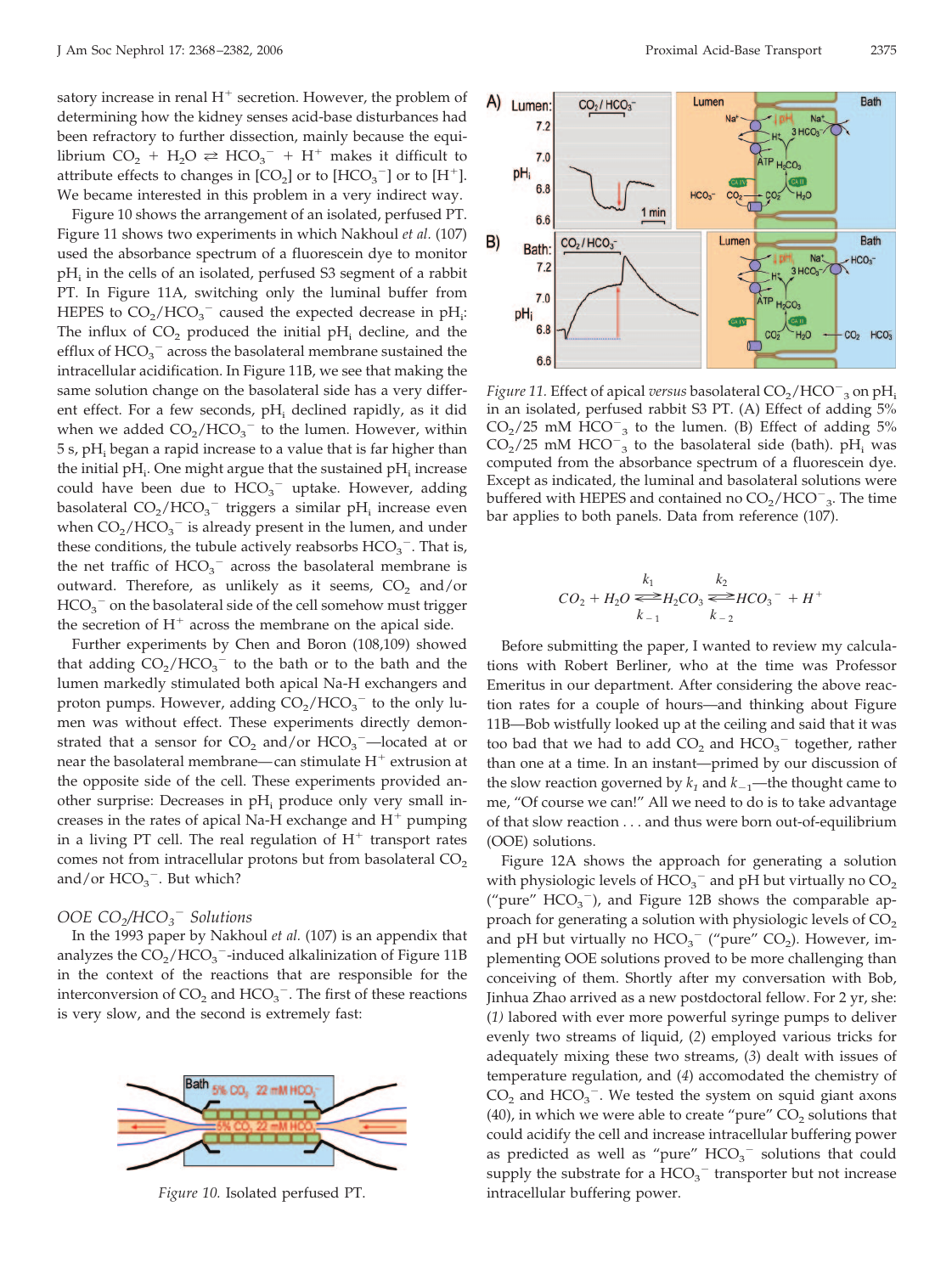

*Figure 12.* Generating out-of-equilibrium (OOE)  $CO_2/HCO_3^$ solutions. (A) "Pure"  $HCO_3^-$ . (B) "Pure"  $CO_2$ . In each case, a single syringe pump is used to deliver solutions evenly from two syringes. The two solutions meet at a "T" that is filled with a nylon mesh that promotes mixing. The total flow typically is 7 ml/min. The time from mixing to delivery of the OOE solution to the tubule to the removal of the solution is approximately 200 ms. Thus, the tubule is exposed continuously to a newly generated solution.

Zhao also applied her new technology to the isolated perfused rabbit PT (110) and then introduced Yuehan Zhou to the project. He monitored  $/HCO<sub>3</sub>$  as well as the rate of volume absorption  $(J_V)$  as he systematically used OOE solutions to vary basolateral composition one parameter at a time (Figure 13A). The results show that raising  $[\text{HCO}_3^-]_B$  (at a fixed  $[\text{CO}_2]_B$  of 5% and a fixed pH<sub>B</sub> of 7.40) causes *JHCO*<sub>3</sub> to fall (Figure 13B, left)—an appropriate response for the "metabolic" part of metabolic acid-base disturbances. That is, the greater the plasma  $[\mathrm{HCO_3}^-]$ , the less $\mathrm{HCO_3}^-$  the kidney ought to reabsorb. Moreover, raising  $\text{[CO}_2\text{]}_B$  (at a fixed  $\text{[HCO}_3^{-}\text{]}_B$  of 22 mM and a fixed pH<sub>B</sub> of 7.40) causes *JHCO*<sub>3</sub> to rise (Figure 13B, middle)—an

appropriate compensation for the "respiratory" part of respiratory acid-base disturbances. That is, the greater the plasma [CO<sub>2</sub>], the more  $HCO_3^-$  the kidney ought to reabsorb. However, we were surprised to find that raising  $pH_B$  (at a fixed  $[\mathrm{HCO_3}^-]_\mathrm{B}$  of 22 mM and a fixed  $[\mathrm{CO_2}]_\mathrm{B}$  of 5%) elicits no change in  $JHCO<sub>3</sub>$  (Figure 13B, right).

In parallel experiments, we measured  $pH_i$  under the conditions of Figure 13B and found that, indeed,  $pH_i$  changes substantially as one increases  $pH<sub>B</sub>$  from 6.8 to 8.0. However, these changes in  $pH_B$  and  $pH_i$  do not evoke changes in *JHCO*<sub>3</sub>. Instead, at least in terms of its acute response to acid-base disturbances, the PT regulates plasma pH not by monitoring pH but by monitoring two surrogates: the main buffer components of the body,  $HCO_3^-$  and  $CO_2$  (Figure 14). This tactic of regulating a parameter that the body does not measure directly is not unique to acid-base parameters and the PT. For example, the body uses stretch receptors in vessels to gauge the adequacy of the effective circulating blood volume.

An extremely interesting observation in the above study is that the changes in *JHCO<sub>3</sub>* occurred without the expected parallel changes in  $J_V$ . Because the fluid that the PT reabsorbs is approximately isosmotic, an increase in *JHCO<sub>3</sub>*, for example, should have been accompanied by a sizable increase in  $J_V$ . It seems that the PT cell compensates for changes in  $NAHCO<sub>3</sub>$ reabsorption by making reciprocal changes in the reabsorption of other solutes, thereby keeping  $J_V$  relatively constant (Figure 14). This response would help to maintain a stable BP as the tubule responds to acid-base disturbances.

It is worth noting that in the above experiments, we applied the challenges only to the basolateral surface of the tubule. Therefore, it is possible that PT have a pH sensor at the apical



*Figure* 13. Effect on  $HCO_3^-$  reabsorption of varying—one at a time—basolateral [ $HCO_3^-$ ], [ $CO_2$ ], and pH. (A) Model. (B) Experimental data obtained on isolated perfused rabbit S2 PT. The triangles indicate standard equilibrated conditions  $(5\%$  CO<sub>2</sub>, 22 mM  $HCO_3^-$ , pH 7.40). All other symbols represent OOE solutions.  $\text{JHCO}_3$ , rate of  $HCO_3^-$  reabsorption;  $J_V$ , rate of volume reabsorption;  $_B$ , basolateral. Data from reference (142).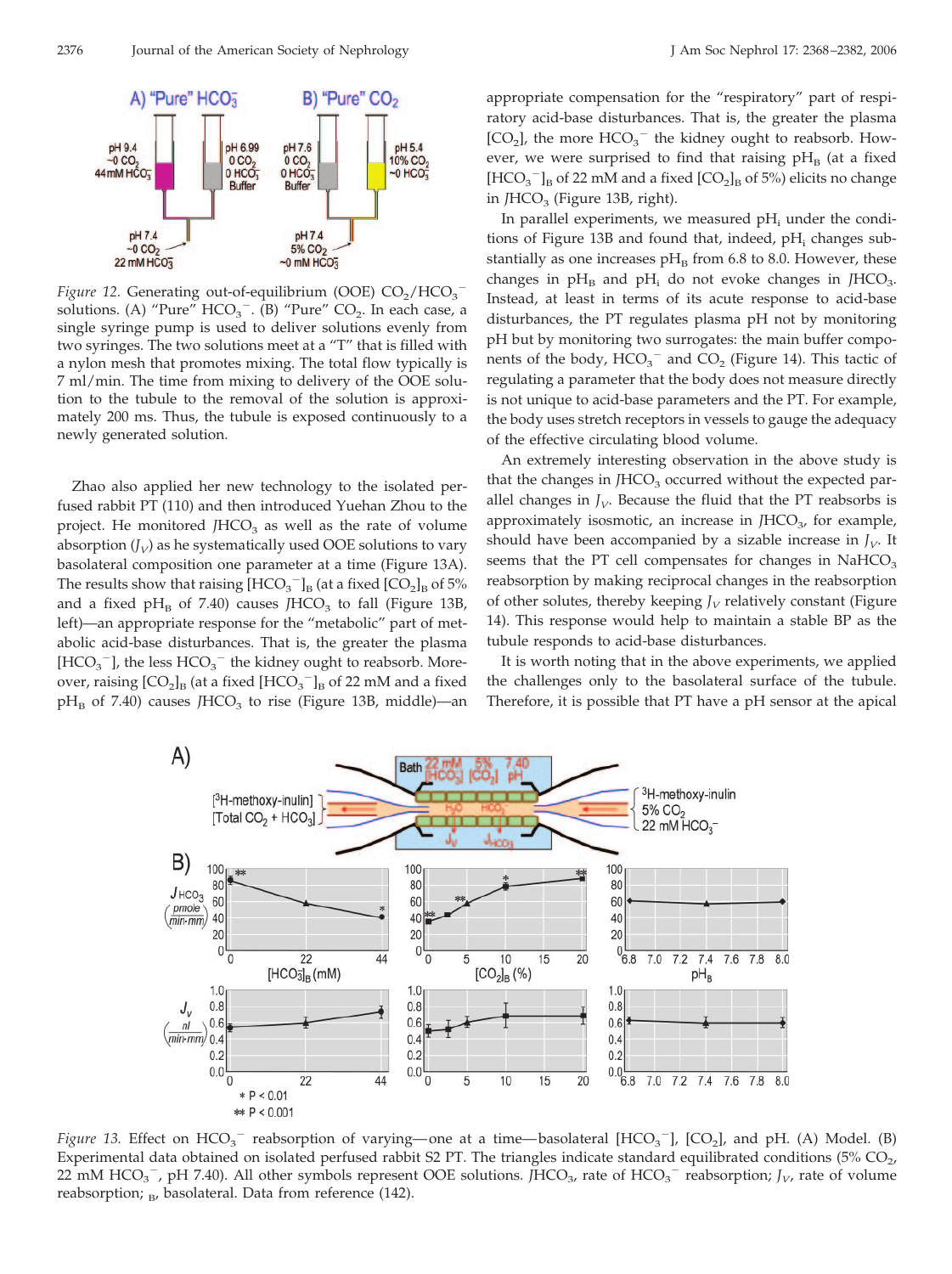

*Figure 14.* Model of the regulation of  $JHCO<sub>3</sub>$  and  $J_V$  by basolateral  $CO_2$  and  $HCO_3^-$  in a renal PT. The green arrows represent stimulation, and the red arrows represent inhibition. We propose that basolateral  $CO<sub>2</sub>$  stimulates the acid-base transporters but reciprocally inhibits the transporters that are responsible for the reabsorption of other solutes.  $HCO_3^-$  would have the opposite effect. Glc, glucose; Lac, lactate; Gln, glutamine; *JOther*, rate of reabsorption of solutes other than  $NAHCO<sub>3</sub>$ .

membrane. Also, the above experiments were acute: The tubule acclimated for approximately 5 min in the test solution, and the entire period of data collection lasted approximately 30 min. Alpern and colleagues showed that cultured PT cells that were subjected for 2 d to either metabolic or respiratory acidosis responded by increasing their activity of Na-H exchange, a process that requires new protein synthesis (111). Moreover, this effect, as well as increased expression of NHE3 mRNA, is blocked by overexpressing Csk (112), a natural inhibitor of src kinases.

#### *Role of Tyrosine Kinases*

A critical question is how the tubule is able to sense changes in  $[CO<sub>2</sub>]<sub>B</sub>$  and transduce them into altered cell function. The bacterium *Rhizobium meliloti* senses  $O_2$  (113) and the plant *Arabidopsis thaliana* senses ethylene (114 –119) using membrane proteins that signal through a histidine kinase. Because animal cells lack histidine kinases, we hypothesized that PT cells might use a tyrosine kinase to signal an increase in  $CO<sub>2</sub>$ . Indeed, as shown in Figure 15, 35 nM PD168393, which alkylates a Cys residue in the ATP binding pocket of tyrosine kinases in the erbB family (120), eliminates the ability of the PT to respond to



changes in  $[CO_2]_B$  (121). Similarly, 10 nM BPIQ-I, which also targets members of the erbB family (122), blocks the ability of the tubule to respond to increased  $[CO<sub>2</sub>]<sub>B</sub>$ . Indeed, preliminary work suggests that exposing tubule suspensions to  $CO<sub>2</sub>/$ HCO<sub>3</sub><sup>-</sup> leads to the phosphorylation of erbB1 (*i.e.*, EGF receptor) at Tyr residues (123). Although we do not yet know the molecule that senses  $CO<sub>2</sub>$ , it seems that this dissolved gas signals through a receptor tyrosine kinase, perhaps in part through erbB1.

#### *Role of Angiotensin II*

The hormone that has the greatest stimulatory effect on *JHCO*<sub>3</sub> is angiotensin II (AngII), applied at a "low" dosage to either the luminal or basolateral surface (124 –127). When applied at a "high" dosage to either surface, however, AngII actually reduces *JHCO*<sub>3</sub> (126,128).

We examined the effect low-dosage  $(10^{-11}$  M) and of highdosage (10<sup>-9</sup> M) AngII on the response of *J*HCO<sub>3</sub> to alterations in  $[CO_2]_B$  (129). We found that low-dosage AngII, added to either the lumen or the bath, tends to shift the *JHCO<sub>3</sub>-versus*- $[CO<sub>2</sub>]<sub>B</sub>$  relationship to the left, so that lower levels of  $[CO<sub>2</sub>]<sub>B</sub>$ tend to stimulate  $HCO_3^-$  reabsorption. Conversely, high-dosage AngII, added to either the lumen or the bath, tends to blunt the *JHCO<sub>3</sub>-versus*- $[CO<sub>2</sub>]$ <sub>B</sub> relationship.

The PT has all of the molecular machinery to generate its own AngII (130-136), which actually appears in the tubule lumen. It is not yet established whether the tubule secretes angiotensinogen, AngI, or AngII. However, preliminary data from our group on Prinivil, an inhibitor of the angiotensin-converting enzyme, suggest that the tubule actually secretes preformed AngII (137). We decided to examine the effect of AngII receptor blockers on the *JHCO<sub>3</sub>-versus*- $[CO<sub>2</sub>]$ <sub>B</sub> relationship. We were surprised to find that in the absence of added AngII,  $10^{-8}$ saralasin, a peptide that blocks both  $AT_1$  and  $AT_2$  receptors, reduces *JHCO*<sub>3</sub> to levels that normally are observed at  $0\%$  CO<sub>2</sub> (see Figure 13B) and renders the tubule insensitive to changes in  $[CO_2]_B$  between 0 and 20%. The AT<sub>1</sub>-specific blocker candesartan has a similar effect. Finally, in tubules from  $AT<sub>1A</sub>$ -null mice, we find a moderate depression of *JHCO*<sub>3</sub> at 5% CO<sub>2</sub> and a total insensitivity to changes in  $[CO_2]_B$ .

Endogenous luminal AngII plays at least a critical permissive role in the tubule's response to alterations in  $[CO<sub>2</sub>]<sub>B</sub>$ . It would be interesting to know whether basolateral  $CO<sub>2</sub>$  somehow accentuates the endogenous AngII system, perhaps by increasing the secretion of AngII, increasing the density or the sensitivity of apical  $AT_1$  receptors, or enhancing downstream signaling from the  $AT_1$  receptor to the acid-base transporters.

## **Conclusions and Outlook**

Looking back over the past 60 yr of progress in understanding acid secretion by the PT, it is sobering to realize that the pioneers in the field, working with technologies that are far more primitive than those that are at our disposal today, were able to assemble a good picture of the fundamental processes (138-141): The tubule exchanges luminal  $\mathrm{Na}^+$  for cytosolic  $\mathrm{H}^+$ , carbonic anhydrase catalyzes the secreted  $H^+$  to titrate filtered  $HCO_3^-$  to  $CO_2$  and  $H_2O$ , and these substances enter the cell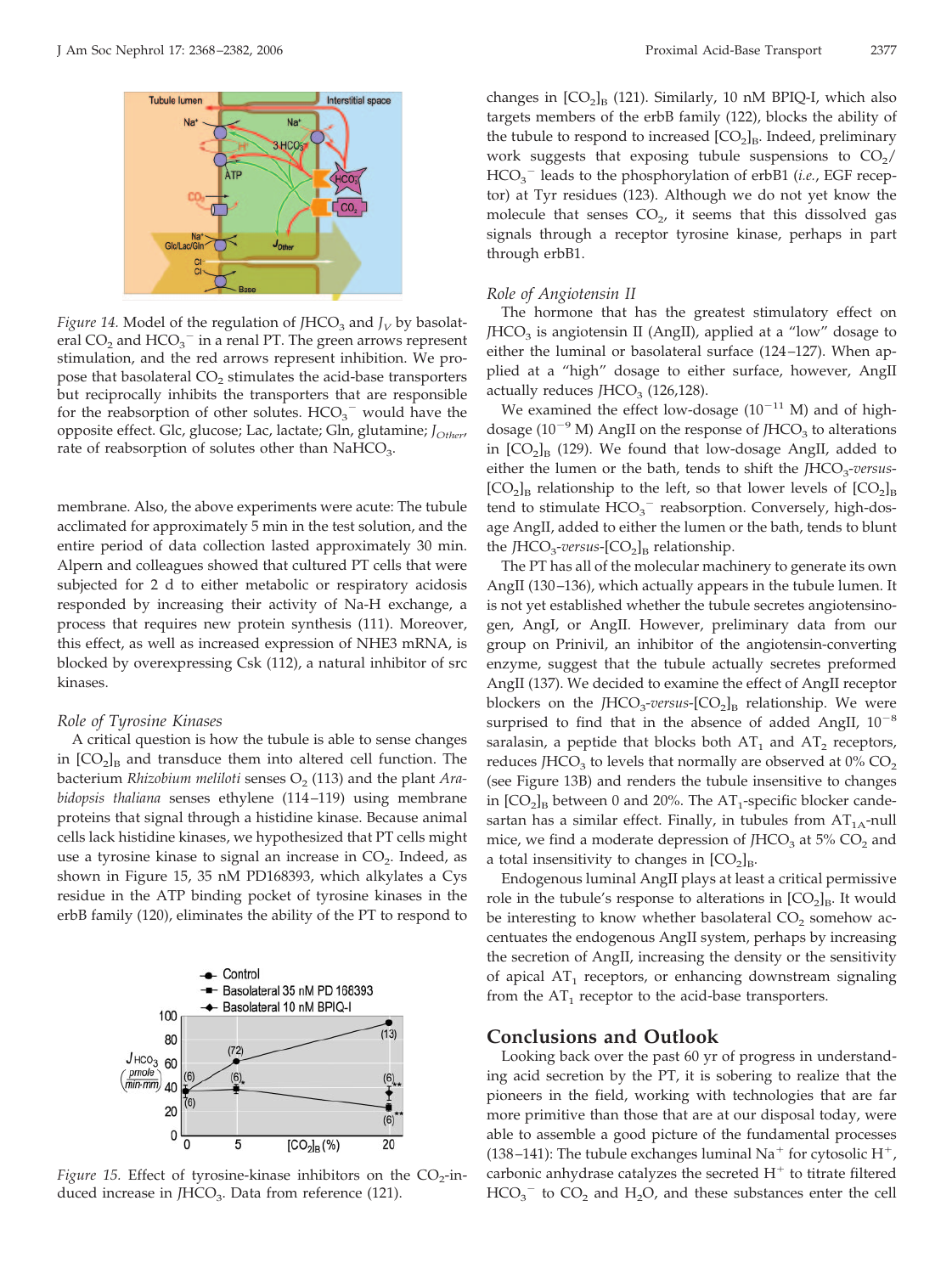and regenerate  $HCO_3^-$  that then moves into the blood. Today, we understand many more of the details, including the dynamics of electrical and chemical gradients and the molecular identities of the transporters. We know their amino acid sequences, and we even know many examples in which specific mutations of these proteins lead to human disease.

These advances notwithstanding, much remains to be learned. We still do not understand how the transporters function at an atomic level or the mechanisms of disease-causing mutations. Such understanding will come eventually through advances in structural biology. However, reading between the lines of this review, one can sense that many mysteries remain even at the cellular and molecular levels. Just how do  $CO<sub>2</sub>$  and other gases move through aquaporins and other gas channels? Which molecules does the PT cell use to sniff basolateral  $CO<sub>2</sub>$ and  $HCO<sub>3</sub><sup>-</sup>$ ? How does the cell transduce these signals to the acid-base transporters? How does the cell reciprocally regulate the reabsorption of  $NAHCO<sub>3</sub>$  and of other solutes so as to stabilize  $J_V$ ? What role does locally generated AngII play in these processes? How does the PT cell integrate information from CO<sub>2</sub> levels, locally *versus* systemically generated AngII, and other hormones such as parathyroid hormone and endothelin? With continued support from the National Institutes of Health and other agencies and the enthusiasm of bright young scientists, the renal community can look forward to the day when other winners of the Homer W. Smith Award will answer these questions.

### **Acknowledgments**

The preparation of this review was supported by National Institutes of Health grants DK30344 and DK17433.

I thank the National Institutes of Health for 25 yr of support. I also thank agencies such as the American Heart Association and the National Kidney Foundation for supporting my research and the careers of fellows in my laboratory. I thank Duncan Wong for computer support and Charleen Bertolini for administrative support.

# **References**

- 1. Alpern RJ: Cell mechanisms of proximal tubule acidification. *Physiol Rev* 70: 79 –114, 1990
- 2. Warnock DG, Rector FC Jr: Proton secretion by the kidney. *Annu Rev Physiol* 41: 197–210, 1979
- 3. Rector FC: Sodium, bicarbonate, and chloride absorption by the proximal tubule. *Am J Physiol* 244: F461–F471, 1983
- 4. Sly WS, Hu PY: Human carbonic anhydrases and carbonic anhydrase deficiencies. *Annu Rev Biochem* 64: 375– 401, 1995
- 5. Wakabayashi S, Shigekawa M, Pouyssegur J: Molecular physiology of vertebrate Na-/H- exchangers. *Physiol Rev* 77: 51–74, 1997
- 6. Counillon L, Pouyssegur J: The expanding family of eucaryotic Na(+)/H(+) exchangers. *J Biol Chem* 275: 1-4, 2000
- 7. Donowitz M, Cha BY, Zachos NC, Brett CL, Sharma A, Tse CM, Li XH: NHERF family and NHE3 regulation. *J Physiol (Lond)* 567: 3–11, 2005
- 8. Weinman EJ, Cunningham R, Shenolikar S: NHERF and

regulation of the renal sodium-hydrogen exchanger NHE3. *Pflugers Arch* 450: 137–144, 2005

- 9. Gluck SL, Lee BS, Wang SP, Underhill D, Nemoto J, Holliday LS: Plasma membrane V-ATPases in proton-transporting cells of the mammalian kidney and osteoclast. *Acta Physiol Scand Suppl* 643: 203–212, 1998
- 10. Paroutis P, Touret N, Grinstein S: The pH of the secretory pathway: Measurement, determinants, and regulation. *Physiology (Bethesda)* 19: 207–215, 2004
- 11. Romero MF, Fulton CM, Boron WF: The SLC4 family of HCO3 transporters. *Pflugers Arch* 447: 495–509, 2004
- 12. Seki G, Coppola S, Yoshitomi K, Christina Burckhardt BC, Samarzija I, Muller-Berger S, Fromter E: On the mechanism of bicarbonate exit from renal proximal tubular cells. *Kidney Int* 49: 1671–1677, 1996
- 13. Agre P: Nobel lecture. Aquaporin water channels. *Biosci Rep* 24: 127–163, 2004
- 14. Giebisch G, Windhager EE: Transport of acids and bases. In *Medical Physiology. A Cellular and Molecular Approach*, edited by Boron WF, Boulpaep EL, Philadelphia, Elsevier Saunders, 2005, pp 845– 860
- 15. Jacobs MH: To what extent are the physiological effects of carbon dioxide due to hydrogen ions? *Am J Physiol* 51: 321–331, 1920
- 16. Roos A, Boron WF: Intracellular pH. *Physiol Rev* 61: 296 434, 1981
- 17. Thomas RC: Intracellular pH of snail neurones measured with a new pH-sensitive glass micro-electrode. *J Physiol (Lond)* 238: 159 –180, 1974
- 18. Boron WF, De Weer P: Intracellular pH transients in squid giant axons caused by CO2, NH3 and metabolic inhibitors. *J Gen Physiol* 67: 91–112, 1976
- 19. Thomas RC: The effect of carbon dioxide on the intracellular pH and buffering power of snail neurones. *J Physiol (Lond)* 255: 715–735, 1976
- 20. Boron WF: Intracellular pH transients in giant barnacle muscle fibers. *Am J Physiol* 233: C61–C73, 1977
- 21. Bevensee MO, Alper SL, Aronson PS, Boron WF: Control of intracellular pH. In: *The Kidney, Physiology and Pathophysiology*, edited by Seldin DW, Giebisch G, New York, Raven, 2000, pp 391– 442
- 22. Waisbren SJ, Geibel JP, Boron WF, Modlin IM: Luminal perfusion of isolated gastric glands. *Am J Physiol* 266: C1013–C1027, 1994
- 23. Burg M, Grantham J, Abramow M, Orloff J: Preparation and study of fragments of single rabbit nephrons. *Am J Physiol* 210: 1293–1298, 1966
- 24. Waisbren SJ, Geibel JP, Modlin IM, Boron WF: Unusual permeability properties of gastric gland cells. *Nature* 368: 332–335, 1994
- 25. Singh SK, Binder HJ, Geibel JP, Boron WF: An apical permeability barrier to NH3/NH4- in isolated, perfused colonic crypts. *Proc Natl Acad Sci U S A* 92: 11573–11577, 1995
- 26. Kikeri D, Sun A, Zeidel ML, Hebert SC: Cell membranes impermeable to NH3. *Nature* 339: 478 – 480, 1989
- 27. Zeidel ML, Nielsen S, Smith BL, Ambudkar SV, Maunsbach AB, Agre P: Ultrastructure, pharmacologic inhibition, and transport selectivity of aquaporin channelforming integral protein in proteoliposomes. *Biochemistry* 33: 1606 –1615, 1994
- 28. Murata K, Mitsuoka K, Hirai T, Walz T, Agre P, Heymann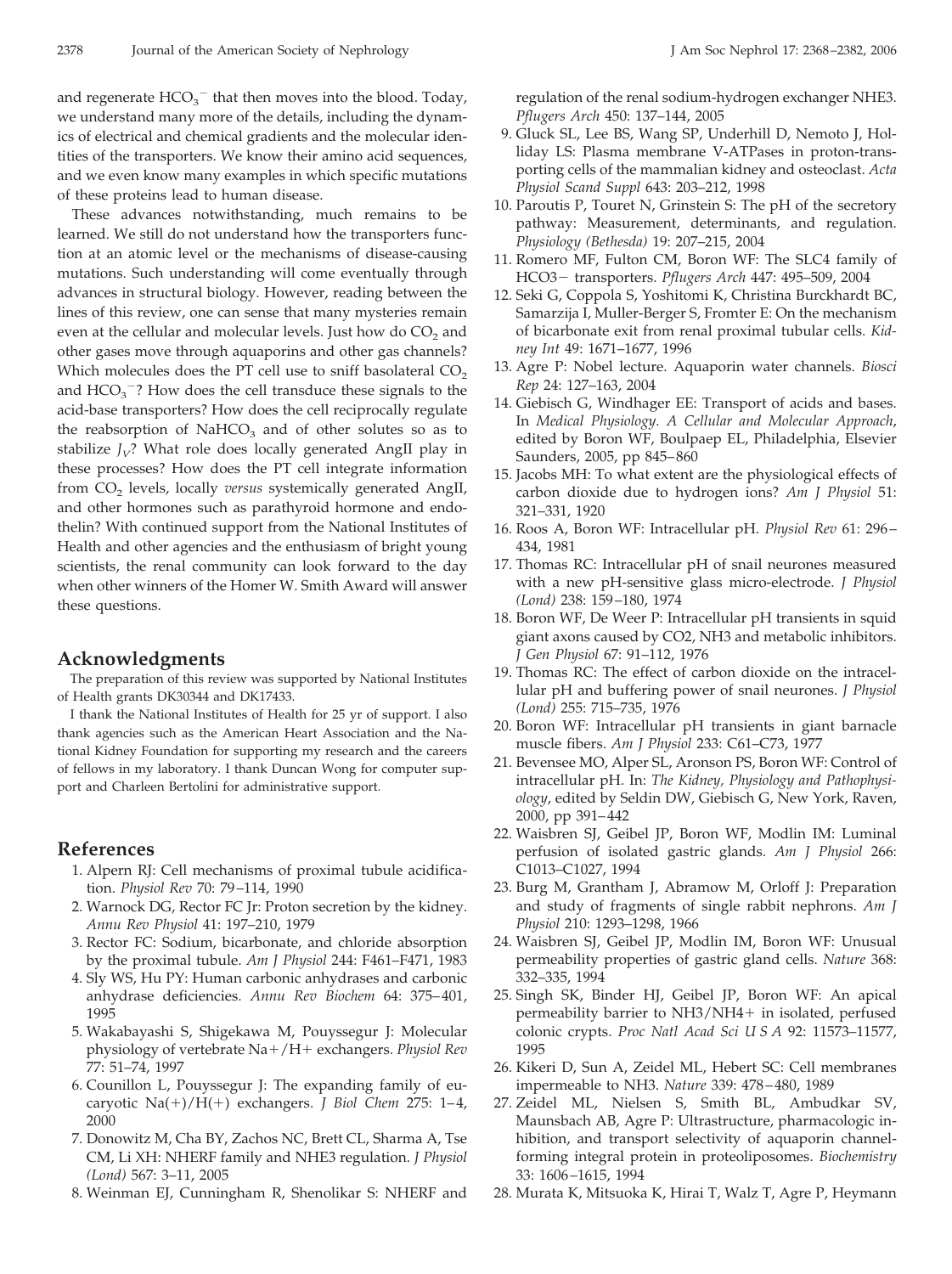JB, Engel A, Fujiyoshi Y: Structural determinants of water permeation through aquaporin-1. *Nature* 407: 599-605, 2000

- 29. Nakhoul NL, Davis BA, Romero MF, Boron WF: Effect of expressing the water channel aquaporin-1 on the CO2 permeability of *Xenopus* oocytes. *Am J Physiol* 274: C543– C548, 1998
- 30. Cooper GJ, Boron WF: Effect of pCMBS on CO2 permeability of *Xenopus* oocytes expressing aquaporin 1 or its C189S mutant. *Am J Physiol* 275: C1481–C1486, 1998
- 31. Preston GM, Jung JS, Guggino WB, Agre P: The mercurysensitive residue at cysteine 189 in the CHIP28 water channel. *J Biol Chem* 268: 17–20, 1993
- 32. Prasad GV, Coury LA, Fin F, Zeidel ML: Reconstituted aquaporin 1 water channels transport CO2 across membranes. *J Biol Chem* 273: 33123–33126, 1998
- 33. Yang B, Fukuda N, Van Hoek A, Matthay MA, Ma T, Verkman AS: Carbon dioxide permeability of aquaporin-1 measured in erythrocytes and lung of aquaporin-1 null mice and in reconstituted liposomes. *J Biol Chem* 275: 2686 – 2692, 2000
- 34. Cooper GJ, Zhou Y, Bouyer P, Grichtchenko II, Boron WF: Transport of volatile solutes through AQP1. *J Physiol* 542: 17–29, 2002
- 35. Forster RE, Gros G, Lin L, Ono Y, Wunder M: The effect of 4,4-diisothiocyanato-stilbene-2,2-disulfonate on CO2 permeability of the red blood cell membrane. *Proc Natl Acad Sci U S A* 95: 15815–15820, 1998
- 36. Blank ME, Ehmke H: Aquaporin-1 and  $HCO<sub>3</sub> Cl trans$ porter-mediated transport of CO2 across the human erythrocyte membrane. *J Physiol (Lond)* 550: 419 – 429, 2003
- 37. Uehlein N, Lovisolo C, Siefritz F, Kaldenhoff R: The tobacco aquaporin NtAQP1 is a membrane CO2 pore with physiological functions. *Nature* 425: 734 –737, 2003
- 38. Endeward V, Musa-Aziz R, Cooper GJ, Chen L, Pelletier MF, Virkki LV, Supuran CT, King LS, Boron WF, Gros G: Evidence that aquaporin 1 is a major pathway for CO2 transport across the human erythrocyte membrane. *FASEB J* 2006, in press
- 39. Zhou Y, Bouyer P, Boron WF: Evidence that AQP1 is a functional CO2 channel in proximal tubules [Abstract]. *FASEB J* 20: A1225, 2006
- 40. Zhao J, Hogan EM, Bevensee MO, Boron WF: Out-ofequilibrium CO2/HCO3- solutions and their use in characterizing a new K/HCO3 cotransporter. *Nature* 374: 636 – 639, 1995
- 41. Wang Y, Schulten K, Tajkhorshid E: Channel mediated gas transport across lipid membranes [Abstract]. *Biophys J* 20: 1375, 2006
- 42. Jacobs MH: The influence of ammonium salts on cell reaction. *J Gen Physiol* 5: 181–188, 1922
- 43. Boron WF, De Weer P: Active proton transport stimulated by CO2/HCO3 blocked by cyanide. *Nature* 259: 240 –241, 1976
- 44. Boron WF, Boulpaep EL: Intracellular pH regulation in the renal proximal tubule of the salamander. Na-H exchange. *J Gen Physiol* 81: 29 –52, 1983
- 45. Murer H, Hopfer U, Kinne R: Sodium/proton antiport in brush-border-membrane vesicles isolated from rat small intestine and kidney. *Biochem J* 154: 597– 604, 1976
- 46. Kinsella JL, Aronson PS: Properties of the Na+-H+ ex-

J Am Soc Nephrol 17: 2368 –2382, 2006 Proximal Acid-Base Transport 2379

changer in renal microvillus membrane vesicles. *Am J Physiol* 238: F461–F469, 1980

- 47. Freiberg JM, Kinsella J, Sacktor B: Glucocorticoids increase the  $Na + -H +$  exchange and decrease the  $Na +$  gradientdependent phosphate-uptake systems in renal brush border membrane vesicles. *Proc Natl Acad Sci U S A* 79: 4932– 4936, 1982
- 48. Boron WF, Boulpaep EL: Intracellular pH regulation in the renal proximal tubule of the salamander: Basolateral HCO3 transport. *J Gen Physiol* 81: 53–94, 1983
- 49. Soleimani M, Grassl SM, Aronson PS: Stoichiometry of Na+-HCO3- cotransport in basolateral membrane vesicles isolated from rabbit renal cortex. *J Clin Invest* 79: 1276 –1280, 1987
- 50. Kondo Y, Fromter E: Axial heterogeneity of sodium-bicarbonate cotransport in proximal straight tubule of rabbit kidney. *Pflugers Arch* 410: 481– 486, 1987
- 51. Kondo Y, Fromter E: Evidence of chloride bicarbonate exchange mediating bicarbonate efflux from S3 segments of rabbit renal proximal tubule. *Pflugers Arch* 415: 726 –733, 1990
- 52. Seki G, Fromter E: The chloride base exchanger in the basolateral cell-membrane of rabbit renal proximal tubule S3 segment requires bicarbonate to operate. *Pflugers Arch* 417: 37– 41, 1990
- 53. Hediger MA: High resolution preparative gel electrophoresis of DNA fragments and plasmid DNA using a continuous elution apparatus. *Anal Biochem* 159: 280 –286, 1986
- 54. Hediger MA, Coady MJ, Ikeda TS, Wright EM: Expression cloning and cDNA sequencing of the  $Na+/glu\cos\theta$  cotransporter. *Nature* 330: 379 –381, 1987
- 55. Hediger MA, Ikeda T, Coady M, Gundersen CB, Wright EM: Expression of size-selected mRNA encoding the intestinal Na/glucose cotransporter in *Xenopus laevis* oocytes. *Proc Natl Acad Sci U S A* 84: 2634 –2637, 1987
- 56. Kanai Y, Hediger MA: Primary structure and functional characterization of a high-affinity glutamate transporter. *Nature* 360: 467– 471, 1992
- 57. Wells RG, Hediger MA: Cloning of a rat kidney cDNA that stimulates dibasic and neutral amino acid transport and has sequence similarity to glucosidases. *Proc Natl Acad Sci USA* 89: 5596 –5600, 1992
- 58. You G, Smith CP, Kanai Y, Lee WS, Stelzner M, Hediger MA: Cloning and characterization of the vasopressinregulated urea transporter. *Nature* 365: 844 – 847, 1993
- 59. Fei YJ, Kanai Y, Nussberger S, Ganapathy V, Leibach FH, Romero MF, Singh SK, Boron WF, Hediger MA: Expression cloning of a mammalian proton-coupled oligopeptide transporter. *Nature* 368: 563–566, 1994
- 60. Romero MF, Hediger MA, Boulpaep EL, Boron WF: Expression cloning and characterization of a renal electrogenic Na-/HCO3 cotransporter. *Nature* 387: 409 – 413, 1997
- 61. Kanai Y, Hediger MA: The glutamate/neutral amino acid transporter family SLC1: Molecular, physiological and pharmacological aspects. *Pflugers Arch* 447: 469 – 479, 2004
- 62. Wright EM, Turk E: The sodium/glucose cotransport family SLC5. *Pflugers Arch* 447: 510 –518, 2004
- 63. Hagenbuch B, Dawson P: The sodium bile salt cotransport family SLC10. *Pflugers Arch* 447: 566 –570, 2004
- 64. Hebert SC, Mount DB, Gamba G: Molecular physiology of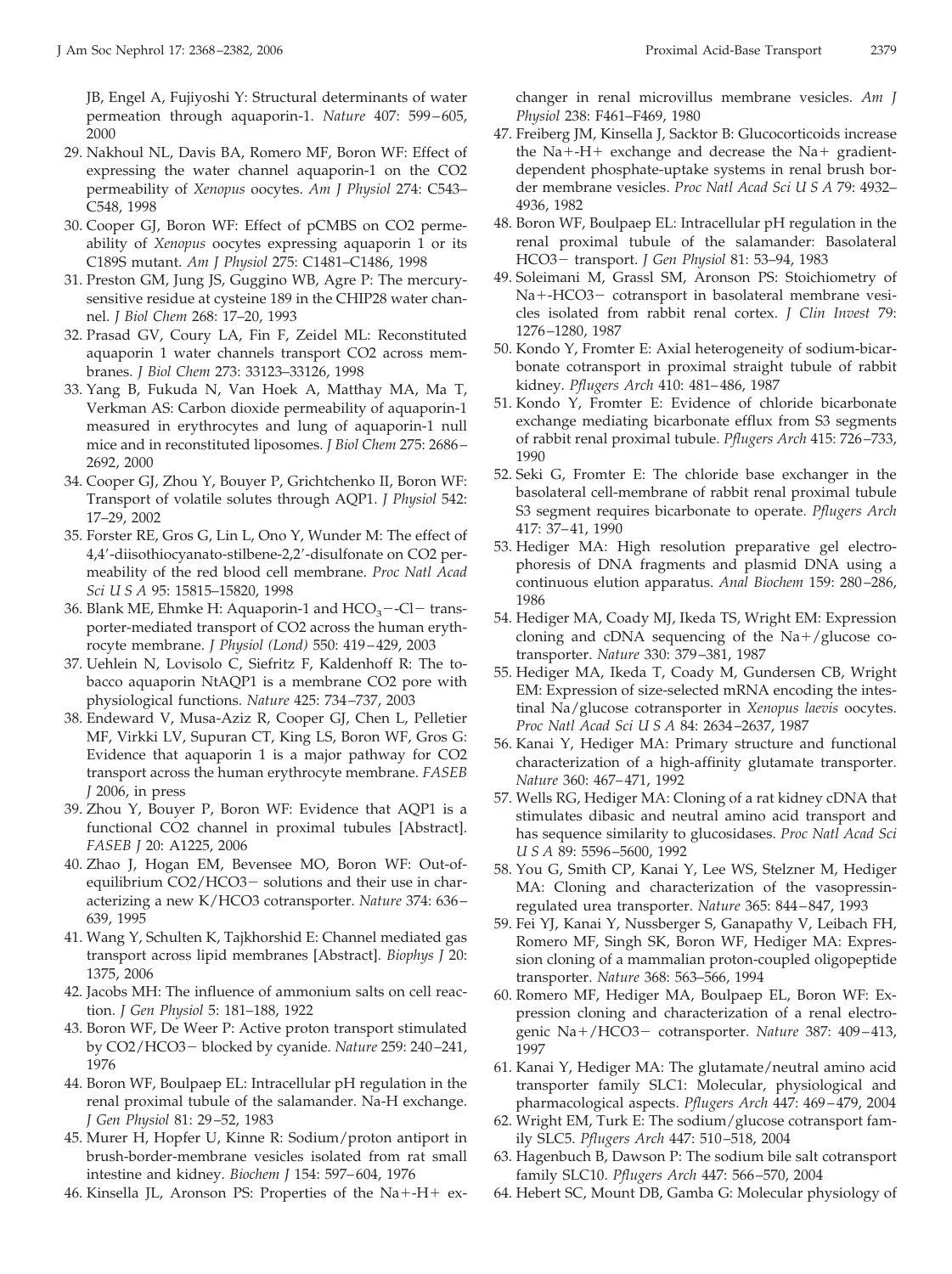cation-coupled Cl- cotransport: The SLC12 family. *Pflugers Arch* 447: 580 –593, 2004

- 65. Markovich D, Murer H: The SLC13 gene family of sodium sulphate/carboxylate cotransporters. *Pflugers Arch* 447: 594 – 602, 2004
- 66. Reimer RJ, Edwards RH: Organic anion transport is the primary function of the SLC17/type I phosphate transporter family. *Pflugers Arch* 447: 629 – 635, 2004
- 67. Murer H, Forster I, Biber J: The sodium phosphate cotransporter family SLC34. *Pflugers Arch* 447: 763–767, 2004
- 68. Burnham CE, Amlal H, Wang Z, Shull GE, Soleimani M: Cloning and functional expression of a human kidney Na+:HCO3- cotransporter. *J Biol Chem 272*: 19111-19114, 1997
- 69. Romero MF, Fong P, Berger UV, Hediger MA, Boron WF: Cloning and functional expression of rNBC, an electrogenic Na+-HCO3- cotransporter from rat kidney. *Am J Physiol* 274: F425–F432, 1998
- 70. Schmitt BM, Biemesderfer D, Romero MF, Boulpaep EL, Boron WF: Immunolocalization of the electrogenic Na+/ HCO3- cotransporter in mammalian and amphibian kidney. *Am J Physiol* 276: F27–F36, 1999
- 71. Pushkin A, Abuladze N, Lee I, Newman D, Hwang J, Kurtz I: Cloning, tissue distribution, genomic organization, and functional characterization of NBC3, a new member of the sodium bicarbonate cotransporter family. *J Biol Chem* 274: 16569 –16575, 1999
- 72. Choi I, Aalkjaer C, Boulpaep EL, Boron WF: An electroneutral sodium/bicarbonate cotransporter NBCn1 and associated sodium channel. *Nature* 405: 571–575, 2000
- 73. Virkki LV, Wilson DA, Vaughan-Jones RD, Boron WF: Functional characterization of human NBC4 as an electrogenic Na+-HCO3- cotransporter (NBCe2). Am J Physiol *Cell Physiol* 282: C1278 –C1289, 2002
- 74. Sassani P, Pushkin A, Gross E, Gomer A, Abuladze N, Dukkipati R, Carpenito G, Kurtz I: Functional characterization of NBC4: A new electrogenic sodium- bicarbonate cotransporter. *Am J Physiol Cell Physiol* 282: C408 –C416, 2002
- 75. Pushkin A, Abuladze N, Newman D, Lee I, Xu G, Kurtz I: Cloning, characterization and chromosomal assignment of NBC4, a new member of the sodium bicarbonate cotransporter family. *Biochim Biophys Acta* 1493: 215–218, 2000
- 76. Pushkin A, Abuladze N, Newman D, Lee I, Xu G, Kurtz I: Two C-terminal variants of NBC4, a new member of the sodium bicarbonate cotransporter family: Cloning, characterization, and localization. *IUBMB Life* 50: 13–19, 2000
- 77. Abuladze N, Lee I, Newman D, Hwang J, Boorer K, Pushkin A, Kurtz I: Molecular cloning, chromosomal localization, tissue distribution, and functional expression of the human pancreatic sodium bicarbonate cotransporter. *J Biol Chem* 273: 17689 –17695, 1998
- 78. Choi I, Romero MF, Khandoudi N, Bril A, Boron WF: Cloning and characterization of a human electrogenic Na--HCO3 cotransporter isoform (hhNBC). *Am J Physiol* 276: C576 –C584, 1999
- 79. Bevensee MO, Schmitt BM, Choi I, Romero MF, Boron WF: An electrogenic Na/HCO3 cotransporter (NBC) with a novel C terminus, cloned from rat brain. *Am J Physiol Cell Physiol* 278: C1200 –C1211, 2000
- 80. Grichtchenko II, Choi I, Zhong X, Bray-Ward P, Russell JM, Boron WF: Cloning, characterization, and chromosomal

mapping of a human electroneutral Na+-driven Cl-HCO3 exchanger. *J Biol Chem* 276: 8358 – 8363, 2001

- 81. Wang CZ, Yano H, Nagashima K, Seino S: The Na+-driven  $Cl$  –/HCO3 – exchanger: Cloning, tissue distribution, and functional characterization. *J Biol Chem* 275: 35486 –35490, 2000
- 82. Tsuganezawa H, Kobayashi K, Iyori M, Araki T, Koizumi A, Watanabe SI, Kaneko A, Fukao T, Monkawa T, Yoshida T, Kim DK, Kanai Y, Endou H, Hayashi M, Saruta T: A new member of the HCO3- transporter superfamily is an apical anion exchanger of beta-intercalated cells in the kidney. *J Biol Chem* 276: 8180 – 8189, 2000
- 83. Parker MD, Ourmozdi EP, Tanner MJ: Human BTR1, a new bicarbonate transporter superfamily member and human AE4 from kidney. *Biochem Biophys Res Commun* 282: 1103–1109, 2001
- 84. Park M, Li Q, Shcheynikov N, Zeng WZ, Muallem S: NaBC1 is a ubiquitous electrogenic Na+-coupled borate transporter essential for cellular boron homeostasis and cell growth and proliferation. *Mol Cell* 16: 331–341, 2004
- 85. Vithana EN, Morgan P, Sundaresan P, Ebenezer ND, Tan DTH, Mohamed MD, Anand S, Khine KO, Venkataraman D, Yong VHK, Salto-Tellez M, Venkatraman A, Guo K, Hemadevi B, Srinivasan M, Prajna V, Khine M, Casey JR, Inglehearn CF, Aung T: Mutations in sodium-borate cotransporter SLC4A11 cause recessive congenital hereditary endothelial dystrophy (CHED2). *Nat Genet* 38: 755–757, 2006
- 86. Zhu Q, Lee DW, Casey JR: Novel topology in C-terminal region of the human plasma membrane anion exchanger, AE1. *J Biol Chem* 278: 3112–3120, 2003
- 87. Zhang D, Kiyatkin A, Bolin JT, Low PS: Crystallographic structure and functional interpretation of the cytoplasmic domain of erythrocyte membrane band 3. *Blood* 96: 2925– 2933, 2000
- 88. Gill HS, Boron WF: Preliminary X-ray diffraction analysis of the cytoplasmic N-terminal domain of the Na/HCO3 cotransporter NBCe1-A. *Acta Crystallograph Sect F Struct Biol Cryst Commun* 62: 534 –537, 2006
- 89. Kuma H, Shinde AA, Howren TR, Jennings ML: Topology of the anion exchange protein AE1: The controversial sidedness of lysine 743. *Biochemistry* 41: 3380 –3388, 2002
- 90. Cheung JC, Cordat E, Reithmeier RA: Trafficking defects of the Southeast Asian ovalocytosis deletion mutant of anion exchanger 1 membrane proteins. *Biochem J* 392: 425– 434, 2005
- 91. Choi I, Hu L, Rojas JD, Schmitt BM, Boron WF: Role of glycosylation in the renal electrogenic Na+-HCO3- cotransporter (NBCe1). *Am J Physiol Renal Physiol* 284: F1199 – F1206, 2003
- 92. Lu J, Virkki LV, Choi I, Boulpaep EL, Boron WF: The effect of mutations of K559 and K562, within the KMIK motif of TM5, on the DIDS sensitivity of the electrogenic Na/HCO3 cotransporter from human kidney (hNBCe1-A) [Abstract]. *FASEB J* 17: A1221, 2003
- 93. Abuladze N, Azimov R, Newman D, Liu W, Tatishchev S, Pushkin A, Kurtz I: Critical amino acid residues involved in the electrogenic sodium bicarbonate cotransporter kNBC1-mediated transport. *J Physiol* 565: 717–730, 2005
- 94. Igarashi T, Inatomi J, Sekine T, Cha SH, Kanai Y, Kunimi M, Tsukamoto K, Satoh H, Shimadzu M, Tozawa F, Mori T, Shiobara M, Seki G, Endou H: Mutations in SLC4A4 cause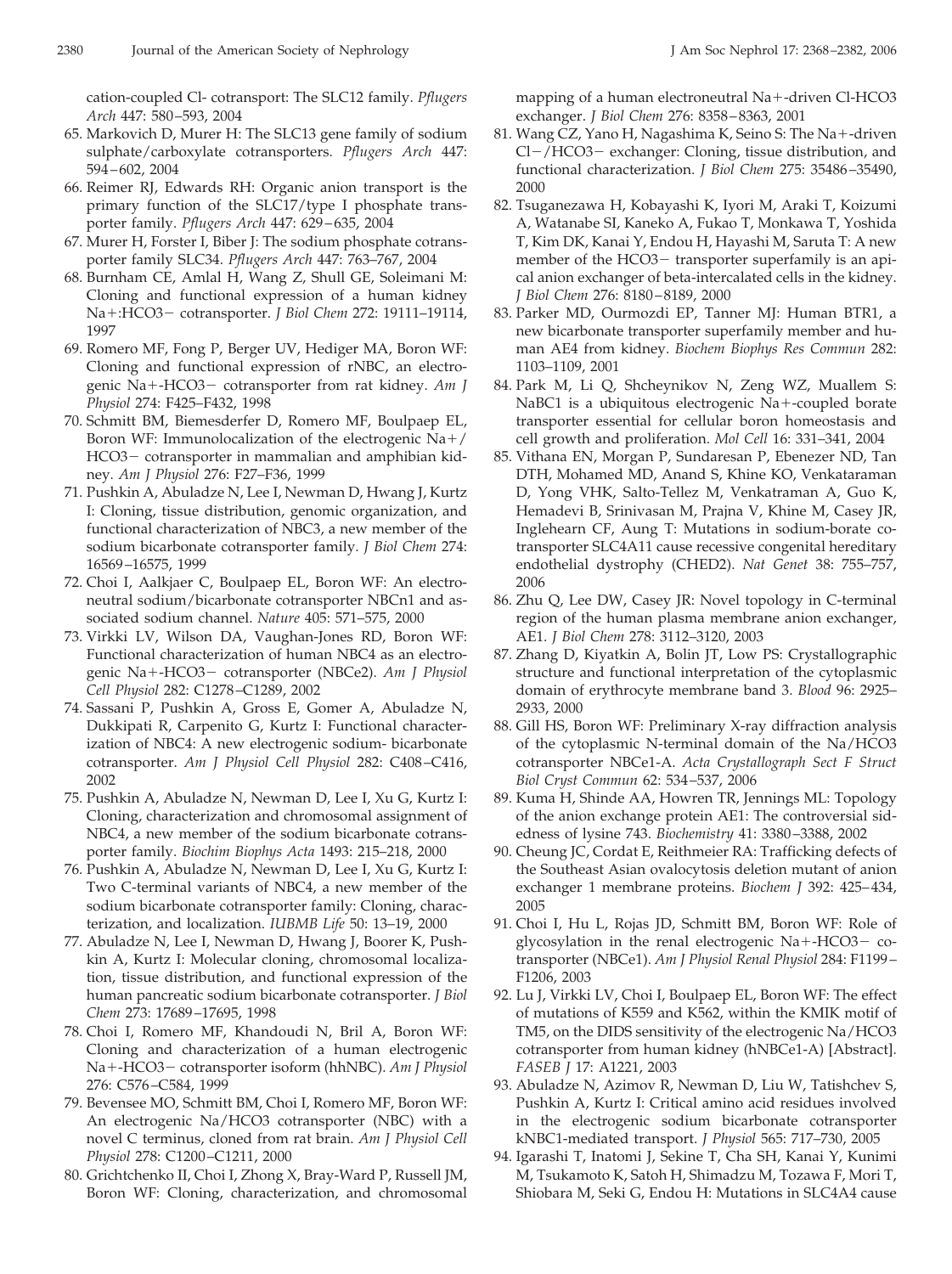permanent isolated proximal renal tubular acidosis with ocular abnormalities. *Nat Genet* 23: 264 –266, 1999

- 95. Igarashi T, Inatomi J, Sekine T, Seki G, Shimadzu M, Tozawa F, Takeshima Y, Takumi T, Takahashi T, Yoshikawa N, Nakamura H, Endou H: Novel nonsense mutation in the Na+/HCO3- cotransporter gene (SLC4A4) in a patient with permanent isolated proximal renal tubular acidosis and bilateral glaucoma. *J Am Soc Nephrol* 12: 713–718, 2001
- 96. Dinour D, Chang MH, Satoh J, Smith BL, Angle N, Knecht A, Serban I, Holtzman EJ, Romero MF: A novel missense mutation in the sodium bicarbonate cotransporter (NBCe1/SLC4A4) causes proximal tubular acidosis and glaucoma through ion transport defects. *J Biol Chem* 279: 52238 –52246, 2004
- 97. Inatomi J, Horita S, Braverman N, Sekine T, Yamada H, Suzuki Y, Kawahara K, Moriyama N, Kudo A, Kawakami H, Shimadzu M, Endou H, Fujita T, Seki G, Igarashi T: Mutational and functional analysis of SLC4A4 in a patient with proximal renal tubular acidosis. *Pflugers Arch* 448: 438 – 444, 2004
- 98. Horita S, Yamada H, Inatomi J, Moriyama N, Sekine T, Igarashi T, Endo Y, Dasouki M, Ekim M, Al Gazali L, Shimadzu M, Seki G, Fujita T: Functional analysis of NBC1 mutants associated with proximal renal tubular acidosis and ocular abnormalities. *J Am Soc Nephrol* 16: 2270 –2278, 2005
- 99. Demirci FY, Chang MH, Mah TS, Romero MF, Gorin MB: Proximal renal tubular acidosis and ocular pathology: A novel missense mutation in the gene (SLC4A4) for sodium bicarbonate cotransporter protein (NBCe1). *Mol Vis* 12: 324 –330, 2006
- 100. Igarashi T, Inatomi J, Sekine T, Seki G, Yamada H, Horita S, Fujita T: Mutational and functional analysis of the  $\mathrm{Na{+}}/\mathrm{}$ HCO3-cotransporter gene (SLC4AC) in patients with permanent isolated proximal renal tubular acidosis and ocular abnormalities [Abstract]. *J Am Soc Nephrol* 14: 302A, 2003
- 101. Li HC, Szigligeti P, Worrell RT, Matthews JB, Conforti L, Soleimani M: Missense mutations in Na+:HCO3- cotransporter NBC1 show abnormal trafficking in polarized kidney cells: A basis of proximal renal tubular acidosis. *Am J Physiol Renal Physiol* 289: F61–F71, 2005
- 102. Davis BA, Rojas JD, Virkki LV, Hogan EM, Boron WF: Functional analysis of point mutations in human electrogenic Na/HCO3 cotransporters NBCe1-A and -B [Abstract]. *FASEB J* 16: A796, 2002
- 103. Toye AM, Parker MD, Daly CM, Lu J, Virkki LV, Pelletier MF, Boron WF: The human NBCe1-A mutant R881C, associated with proximal renal tubular acidosis, retains function but is mistargeted in polarized renal epithelia. *Am J Physiol Cell Physiol* 2006, in press
- 104. Parker MD, Toye AM, Boron WF: The human NBCe1-A mutant A799V, associated with proximal renal tubular acidosis, exhibits both mistargeting in polarized renal epithelia and reduced intrinsic function [Abstract]. *J Am Soc Nephrol* 2006, in press
- 105. Brazeau P, Gilman A: Effect of plasma CO2 tension on renal tubular reabsorption of bicarbonate. *Am J Physiol* 175: 33–38, 1953
- 106. Dorman PJ, Sullivan WJ, Pitts RF: The renal response to acute respiratory acidosis. *J Clin Invest* 33: 82–90, 1954
- 107. Nakhoul NL, Chen LK, Boron WF: Effect of basolateral

CO2/HCO3- on intracellular pH regulation in the rabbit S3 proximal tubule. *J Gen Physiol* 102: 1171–1205, 1993

- 108. Chen LK, Boron WF: Acid extrusion in S3 segment of rabbit proximal tubule: I. Effect of bilateral CO2/HCO3-. *Am J Physiol* 268: F179 –F192, 1995
- 109. Chen LK, Boron WF: Acid extrusion in S3 segment of rabbit proximal tubule: II. Effect of basolateral CO2/ HCO3. *Am J Physiol* 268: F193–F203, 1995
- 110. Zhao J, Zhou Y, Boron WF: Effect of isolated removal of either basolateral HCO3- or basolateral CO2 on HCO3reabsorption by rabbit S2 proximal tubule. *Am J Physiol Renal Physiol* 285: F359 –F369, 2003
- 111. Horie S, Moe O, Tejedor A, Alpern RJ: Preincubation in acid medium increases Na/H antiporter activity in cultured renal proximal tubule cells. *Proc Natl Acad Sci U S A* 87: 4742– 4745, 1990
- 112. Yamaji Y, Amemiya M, Cano A, Preisig PA, Miller RT, Moe OW, Alpern RJ: Overexpression of csk inhibits acid-induced activation of NHE-3. *Proc Natl Acad Sci U S A* 92: 6274 – 6278, 1995
- 113. Gilles-Gonzalez MA, Ditta GS, Helinski DR: A haemoprotein with kinase activity encoded by the oxygen sensor of *Rhizobium meliloti. Nature* 350: 170 –172, 1991
- 114. Chang C, Kwok SF, Bleecker AB, Meyerowitz EM: *Arabidopsis* ethylene-response gene ETR1: Similarity of product to two-component regulators. *Science* 262: 539 –544, 1993
- 115. Schaller GE, Bleecker AB: Ethylene-binding sites generated in yeast expressing the Arabidopsis ETR1 gene. *Science* 270: 1809 –1811, 1995
- 116. Rodriguez FI, Esch JJ, Hall AE, Binder BM, Schaller GE, Bleecker AB: A copper cofactor for the ethylene receptor ETR1 from Arabidopsis. *Science* 283: 996 –998, 1999
- 117. Clark KL, Larsen PB, Wang X, Chang C: Association of the *Arabidopsis* CTR1 Raf-like kinase with the ETR1 and ERS ethylene receptors. *Proc Natl Acad Sci U S A* 95: 5401–5406, 1998
- 118. Kieber JJ, Rothenberg M, Roman G, Feldmann KA, Ecker JR: CTR1, a negative regulator of the ethylene response pathway in *Arabidopsis*, encodes a member of the raf family of protein kinases. *Cell* 72: 427– 441, 1993
- 119. Ouaked F, Rozhon W, Lecourieux D, Hirt H: A MAPK pathway mediates ethylene signaling in plants. *EMBO J* 22: 1282–1288, 2003
- 120. Fry DW, Bridges AJ, Denny WA, Doherty A, Greis KD, Hicks JL, Hook KE, Keller PR, Leopold WR, Loo JA, McNamara DJ, Nelson JM, Sherwood V, Smaill JB, Trumpp-Kallmeyer S, Dobrusin EM: Specific, irreversible inactivation of the epidermal growth factor receptor and erbB2, by a new class of tyrosine kinase inhibitor. *Proc Natl Acad Sci U S A* 95: 12022–12027, 1998
- 121. Zhou Y, Bouyer P, Boron WF: Role of a tyrosine kinase in the CO2-induced stimulation of HCO3- reabsorption by rabbit S2 proximal tubules. *Am J Physiol Renal Physiol* 291: F358 –F367, 2006
- 122. Rewcastle GW, Palmer BD, Thompson AM, Bridges AJ, Cody DR, Zhou H, Fry DW, McMichael A, Denny WA: Tyrosine kinase inhibitors. 9. Synthesis and evaluation of fuse tricyclic quinazoline analogues as ATP site inhibitors of the tyrosine kinase activity of the epidermal growth factor receptor. *J Med Chem* 39: 918 –928, 1996
- 123. Skelton LA, Bouyer P, Boron WF: CO2/HCO3 induces